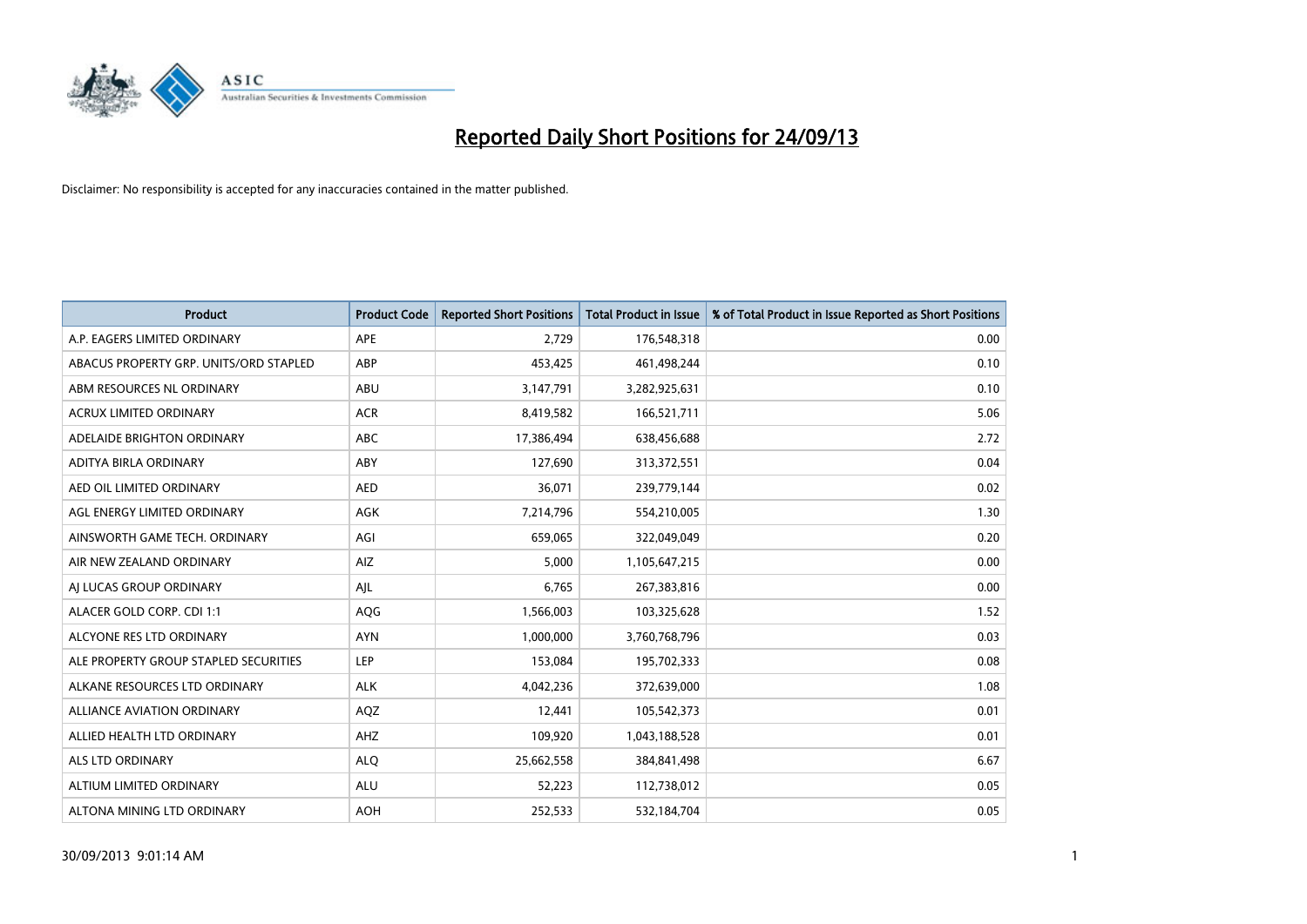

| <b>Product</b>                          | <b>Product Code</b> | <b>Reported Short Positions</b> | <b>Total Product in Issue</b> | % of Total Product in Issue Reported as Short Positions |
|-----------------------------------------|---------------------|---------------------------------|-------------------------------|---------------------------------------------------------|
| ALUMINA LIMITED ORDINARY                | <b>AWC</b>          | 181,737,399                     | 2,806,225,615                 | 6.48                                                    |
| AMALGAMATED HOLDINGS ORDINARY           | AHD                 | 36,968                          | 157,806,992                   | 0.02                                                    |
| AMCOM TELECOMM, ORDINARY                | AMM                 | 431,263                         | 244,557,101                   | 0.18                                                    |
| AMCOR LIMITED ORDINARY                  | <b>AMC</b>          | 3,077,210                       | 1,206,684,923                 | 0.26                                                    |
| AMP LIMITED ORDINARY                    | AMP                 | 21,755,758                      | 2,944,564,649                 | 0.74                                                    |
| AMPELLA MINING ORDINARY                 | <b>AMX</b>          | 365,381                         | 248,000,493                   | 0.15                                                    |
| ANGLOGOLD ASHANTI CDI 5:1               | AGG                 | 9                               | 89,207,765                    | 0.00                                                    |
| ANSELL LIMITED ORDINARY                 | <b>ANN</b>          | 8,981,107                       | 130,617,963                   | 6.88                                                    |
| ANTARES ENERGY LTD ORDINARY             | AZZ                 | 290,043                         | 255,000,000                   | 0.11                                                    |
| ANZ BANKING GRP LTD ORDINARY            | ANZ                 | 10,215,944                      | 2,743,614,407                 | 0.37                                                    |
| APA GROUP STAPLED SECURITIES            | APA                 | 9,261,804                       | 835,750,807                   | 1.11                                                    |
| APN NEWS & MEDIA ORDINARY               | <b>APN</b>          | 16,530,710                      | 661,526,586                   | 2.50                                                    |
| AQUARIUS PLATINUM. ORDINARY             | <b>AOP</b>          | 6,868,656                       | 486,851,336                   | 1.41                                                    |
| AQUILA RESOURCES ORDINARY               | <b>AQA</b>          | 14,499,467                      | 411,804,442                   | 3.52                                                    |
| ARAFURA RESOURCE LTD ORDINARY           | ARU                 | 8,367                           | 441,270,644                   | 0.00                                                    |
| ARB CORPORATION ORDINARY                | <b>ARP</b>          | 814,492                         | 72,481,302                    | 1.12                                                    |
| ARDENT LEISURE GROUP STAPLED SECURITIES | AAD                 | 2,705,308                       | 404,994,420                   | 0.67                                                    |
| ARISTOCRAT LEISURE ORDINARY             | ALL                 | 7,574,266                       | 551,418,047                   | 1.37                                                    |
| ARRIUM LTD ORDINARY                     | ARI                 | 30,900,032                      | 1,355,433,903                 | 2.28                                                    |
| ASCIANO LIMITED ORDINARY                | <b>AIO</b>          | 16,538,979                      | 975,385,664                   | 1.70                                                    |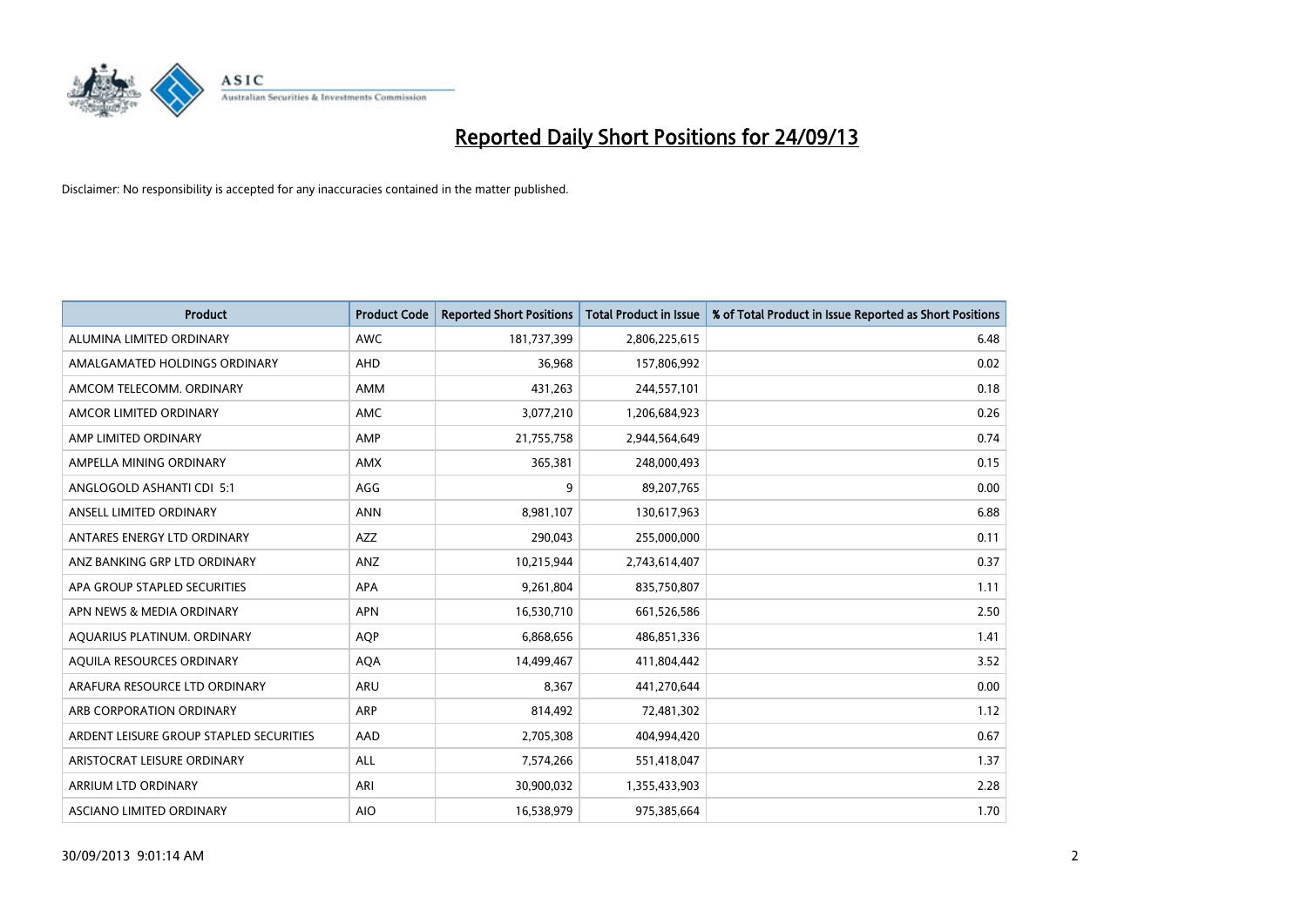

| <b>Product</b>                            | <b>Product Code</b> | <b>Reported Short Positions</b> | <b>Total Product in Issue</b> | % of Total Product in Issue Reported as Short Positions |
|-------------------------------------------|---------------------|---------------------------------|-------------------------------|---------------------------------------------------------|
| ASG GROUP LIMITED ORDINARY                | ASZ                 | 1,230,924                       | 206,720,839                   | 0.60                                                    |
| ASPEN GROUP ORD/UNITS STAPLED             | APZ                 | 405,043                         | 1,198,480,019                 | 0.03                                                    |
| ASTRO JAP PROP GROUP STAPLED US PROHIBIT. | AJA                 | 17,431                          | 67,211,752                    | 0.03                                                    |
| ASX LIMITED ORDINARY                      | ASX                 | 2,187,432                       | 193,595,162                   | 1.13                                                    |
| ATLANTIC LIMITED ORDINARY                 | ATI                 | 50,000                          | 154,757,339                   | 0.03                                                    |
| ATLAS IRON LIMITED ORDINARY               | <b>AGO</b>          | 38,089,102                      | 909,718,409                   | 4.19                                                    |
| AUCKLAND INTERNATION ORDINARY             | AIA                 | 122,703                         | 1,322,564,489                 | 0.01                                                    |
| AURIZON HOLDINGS LTD ORDINARY             | AZJ                 | 9,751,539                       | 2,137,284,503                 | 0.46                                                    |
| <b>AURORA OIL &amp; GAS ORDINARY</b>      | <b>AUT</b>          | 6,784,092                       | 448,785,778                   | 1.51                                                    |
| AUSDRILL LIMITED ORDINARY                 | <b>ASL</b>          | 14, 161, 698                    | 312,277,224                   | 4.53                                                    |
| AUSENCO LIMITED ORDINARY                  | AAX                 | 1,095,350                       | 123,527,574                   | 0.89                                                    |
| AUST VINTAGE LTD ORDINARY                 | <b>AVG</b>          | 813,096                         | 194,532,692                   | 0.42                                                    |
| <b>AUSTAL LIMITED ORDINARY</b>            | ASB                 | 582,672                         | 346,007,639                   | 0.17                                                    |
| AUSTBROKERS HOLDINGS ORDINARY             | <b>AUB</b>          | 15,135                          | 58,271,735                    | 0.03                                                    |
| AUSTIN ENGINEERING ORDINARY               | ANG                 | 362,228                         | 73,164,403                    | 0.50                                                    |
| AUSTRALAND PROPERTY STAPLED SECURITY      | <b>ALZ</b>          | 1,385,464                       | 578,324,670                   | 0.24                                                    |
| AUSTRALIAN AGRICULT. ORDINARY             | AAC                 | 5,022,615                       | 313,113,358                   | 1.60                                                    |
| AUSTRALIAN EDUCATION UNITS                | <b>AEU</b>          | 4,127                           | 175,465,397                   | 0.00                                                    |
| AUSTRALIAN INFR LTD ORDINARY              | <b>AIX</b>          | 302,560                         | 620,733,944                   | 0.05                                                    |
| AUSTRALIAN PHARM. ORDINARY                | API                 | 981,439                         | 488,115,883                   | 0.20                                                    |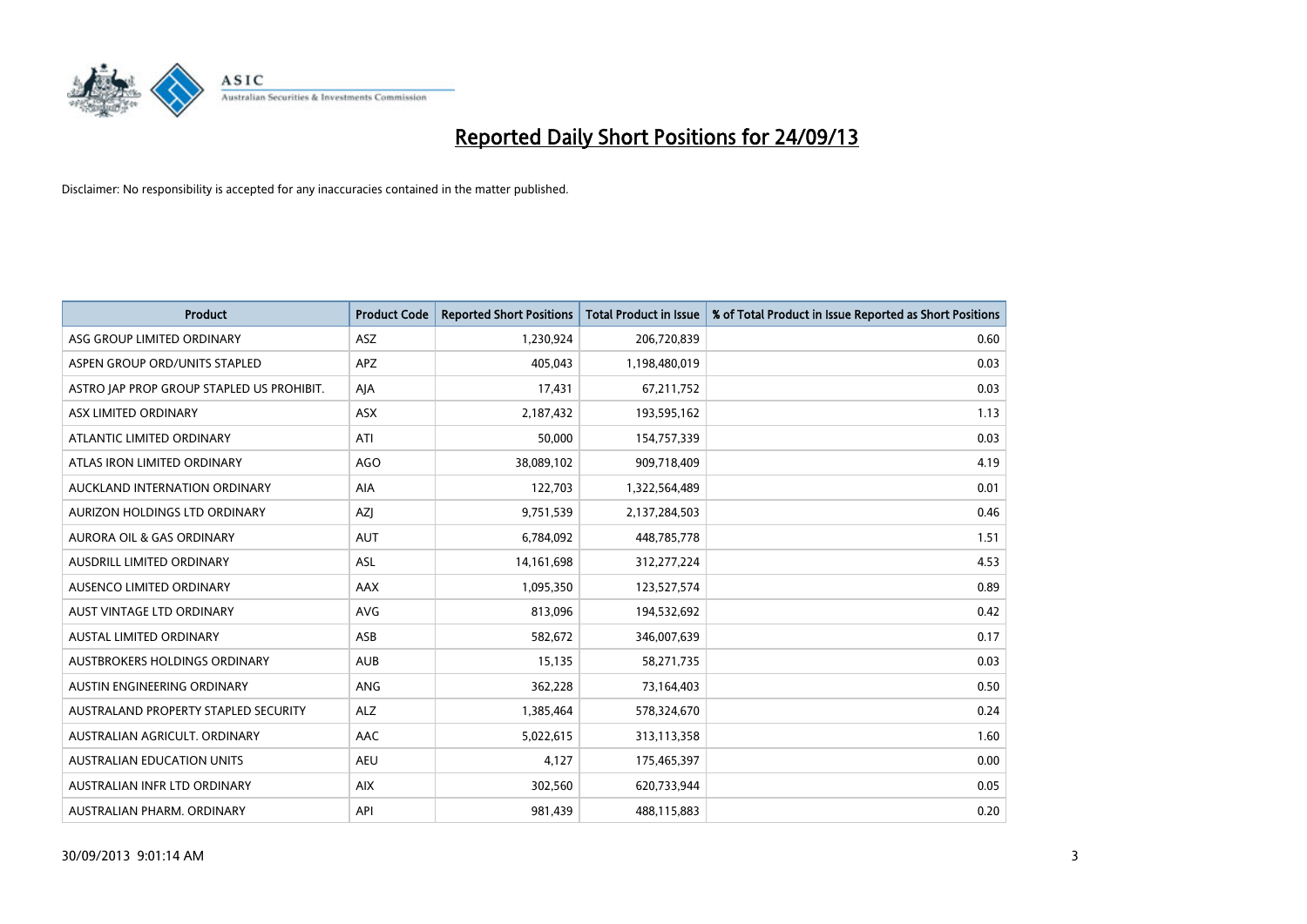

| <b>Product</b>                                | <b>Product Code</b> | <b>Reported Short Positions</b> | <b>Total Product in Issue</b> | % of Total Product in Issue Reported as Short Positions |
|-----------------------------------------------|---------------------|---------------------------------|-------------------------------|---------------------------------------------------------|
| AUTOMOTIVE HOLDINGS ORDINARY                  | AHE                 | 289,692                         | 260,579,682                   | 0.11                                                    |
| AVANCO RESOURCES LTD ORDINARY                 | AVB                 | 41,148                          | 1,113,993,968                 | 0.00                                                    |
| AVIENNINGS LIMITED ORDINARY                   | <b>AVI</b>          | 69,999                          | 384,423,851                   | 0.02                                                    |
| AWE LIMITED ORDINARY                          | <b>AWE</b>          | 1,090,250                       | 522,116,985                   | 0.21                                                    |
| <b>BANDANNA ENERGY ORDINARY</b>               | <b>BND</b>          | 17,948,760                      | 528,481,199                   | 3.40                                                    |
| BANK OF QUEENSLAND. ORDINARY                  | <b>BOO</b>          | 8,071,199                       | 319,809,993                   | 2.52                                                    |
| <b>BASE RES LIMITED ORDINARY</b>              | <b>BSE</b>          | 4,250,477                       | 561,840,029                   | 0.76                                                    |
| BATHURST RES NZ LTD ORDINARY                  | <b>BRL</b>          | 20,988,679                      | 807,135,097                   | 2.60                                                    |
| BC IRON LIMITED ORDINARY                      | <b>BCI</b>          | 134,543                         | 123,628,630                   | 0.11                                                    |
| BEACH ENERGY LIMITED ORDINARY                 | <b>BPT</b>          | 22,418,344                      | 1,269,521,118                 | 1.77                                                    |
| BEADELL RESOURCE LTD ORDINARY                 | <b>BDR</b>          | 48,146,818                      | 788,277,280                   | 6.11                                                    |
| BEGA CHEESE LTD ORDINARY                      | <b>BGA</b>          | 538,591                         | 151,866,050                   | 0.35                                                    |
| BENDIGO AND ADELAIDE ORDINARY                 | <b>BEN</b>          | 12,840,397                      | 407,229,525                   | 3.15                                                    |
| BERKELEY RESOURCES ORDINARY                   | <b>BKY</b>          | 558,351                         | 179,393,323                   | 0.31                                                    |
| <b>BHP BILLITON LIMITED ORDINARY</b>          | <b>BHP</b>          | 5,133,590                       | 3,211,691,105                 | 0.16                                                    |
| <b>BILLABONG ORDINARY</b>                     | <b>BBG</b>          | 19,319,362                      | 478,944,292                   | 4.03                                                    |
| <b>BIONOMICS LIMITED ORDINARY</b>             | <b>BNO</b>          | 235,911                         | 411,587,046                   | 0.06                                                    |
| <b>BLACKMORES LIMITED ORDINARY</b>            | <b>BKL</b>          | 7,644                           | 16,973,764                    | 0.05                                                    |
| <b>BLACKTHORN RESOURCES ORD US PROHIBITED</b> | <b>BTR</b>          | 1,499,540                       | 164,285,950                   | 0.91                                                    |
| BLUESCOPE STEEL LTD ORDINARY                  | <b>BSL</b>          | 4,335,755                       | 558,733,728                   | 0.78                                                    |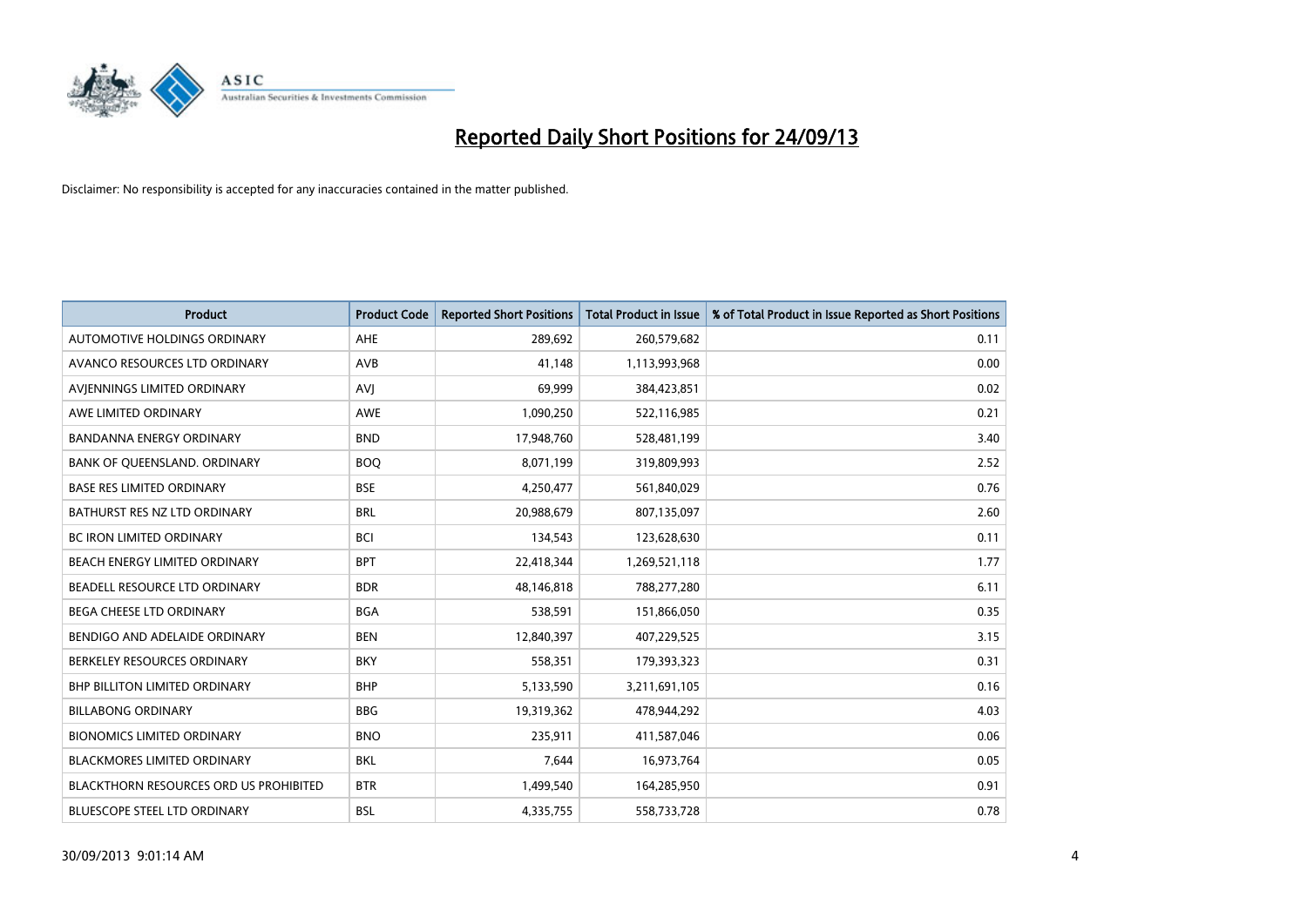

| <b>Product</b>                       | <b>Product Code</b> | <b>Reported Short Positions</b> | <b>Total Product in Issue</b> | % of Total Product in Issue Reported as Short Positions |
|--------------------------------------|---------------------|---------------------------------|-------------------------------|---------------------------------------------------------|
| <b>BOART LONGYEAR ORDINARY</b>       | <b>BLY</b>          | 45,295,901                      | 461,163,412                   | 9.82                                                    |
| <b>BOOM LOGISTICS ORDINARY</b>       | <b>BOL</b>          | 99,999                          | 470,598,576                   | 0.02                                                    |
| BORAL LIMITED, ORDINARY              | <b>BLD</b>          | 61,766,868                      | 774,000,641                   | 7.98                                                    |
| <b>BRADKEN LIMITED ORDINARY</b>      | <b>BKN</b>          | 14,444,803                      | 169,240,662                   | 8.54                                                    |
| <b>BRAMBLES LIMITED ORDINARY</b>     | <b>BXB</b>          | 1,785,658                       | 1,558,633,514                 | 0.11                                                    |
| BREVILLE GROUP LTD ORDINARY          | <b>BRG</b>          | 3,609,772                       | 130,095,322                   | 2.77                                                    |
| <b>BRICKWORKS LIMITED ORDINARY</b>   | <b>BKW</b>          | 76,122                          | 147,818,132                   | 0.05                                                    |
| <b>BROCKMAN MINING LTD ORDINARY</b>  | <b>BCK</b>          | 181,990                         | 7,894,482,131                 | 0.00                                                    |
| BT INVESTMENT MNGMNT ORDINARY        | <b>BTT</b>          | 48,554                          | 278,100,237                   | 0.02                                                    |
| <b>BUCCANEER ENERGY LTD ORDINARY</b> | <b>BCC</b>          | 173,417                         | 2,398,671,956                 | 0.01                                                    |
| <b>BURU ENERGY ORDINARY</b>          | <b>BRU</b>          | 11,688,813                      | 298,365,707                   | 3.92                                                    |
| <b>BWP TRUST ORDINARY UNITS</b>      | <b>BWP</b>          | 7,198,656                       | 627,165,919                   | 1.15                                                    |
| CABCHARGE AUSTRALIA ORDINARY         | CAB                 | 13,468,131                      | 120,430,683                   | 11.18                                                   |
| CALTEX AUSTRALIA ORDINARY            | <b>CTX</b>          | 1,894,384                       | 270,000,000                   | 0.70                                                    |
| CAPE LAMBERT RES LTD ORDINARY        | <b>CFE</b>          | 19,764                          | 676,191,942                   | 0.00                                                    |
| <b>CARBON ENERGY ORDINARY</b>        | <b>CNX</b>          | 120,261                         | 975,168,303                   | 0.01                                                    |
| CARDNO LIMITED ORDINARY              | CDD                 | 9,701,441                       | 144,126,327                   | 6.73                                                    |
| CARNARVON PETROLEUM ORDINARY         | <b>CVN</b>          | 39,246                          | 934,109,501                   | 0.00                                                    |
| CARSALES.COM LTD ORDINARY            | <b>CRZ</b>          | 2,376,650                       | 237,513,965                   | 1.00                                                    |
| <b>CASH CONVERTERS ORDINARY</b>      | CCV                 | 4,201,217                       | 423,861,025                   | 0.99                                                    |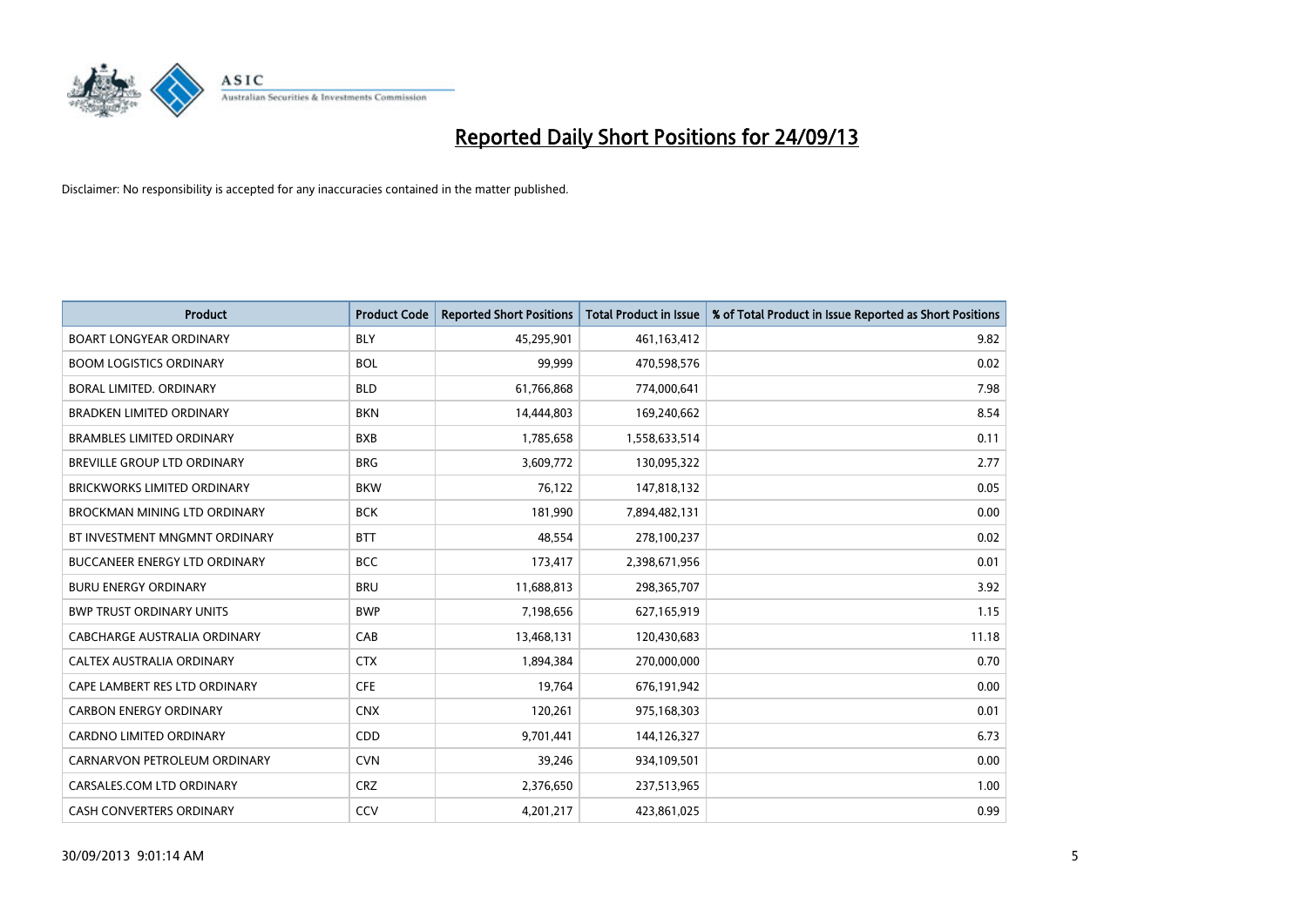

| <b>Product</b>                          | <b>Product Code</b> | <b>Reported Short Positions</b> | <b>Total Product in Issue</b> | % of Total Product in Issue Reported as Short Positions |
|-----------------------------------------|---------------------|---------------------------------|-------------------------------|---------------------------------------------------------|
| CEDAR WOODS PROP. ORDINARY              | <b>CWP</b>          | 225,255                         | 73,359,551                    | 0.31                                                    |
| CENTRAL PETROLEUM ORDINARY              | <b>CTP</b>          | 1,118,754                       | 1,546,078,845                 | 0.07                                                    |
| <b>CERAMIC FUEL CELLS ORDINARY</b>      | <b>CFU</b>          | 991,102                         | 1,591,941,620                 | 0.06                                                    |
| CFS RETAIL TRUST GRP STAPLED SECURITIES | <b>CFX</b>          | 55,290,603                      | 2,858,286,690                 | 1.93                                                    |
| <b>CHALICE GOLD MINES ORDINARY</b>      | <b>CHN</b>          | 50,000                          | 251,230,886                   | 0.02                                                    |
| CHALLENGER DIV.PRO. STAPLED UNITS       | <b>CDI</b>          | 54,923                          | 214,101,013                   | 0.03                                                    |
| <b>CHALLENGER LIMITED ORDINARY</b>      | <b>CGF</b>          | 3,313,485                       | 530,862,585                   | 0.62                                                    |
| CHANDLER MACLEOD LTD ORDINARY           | <b>CMG</b>          | 4,149,698                       | 469,679,390                   | 0.88                                                    |
| CHARTER HALL GROUP STAPLED US PROHIBIT. | <b>CHC</b>          | 260,925                         | 309,018,843                   | 0.08                                                    |
| <b>CHARTER HALL RETAIL UNITS</b>        | <b>COR</b>          | 7,194,900                       | 341,843,880                   | 2.10                                                    |
| <b>CHORUS LIMITED ORDINARY</b>          | <b>CNU</b>          | 625,949                         | 389,299,049                   | 0.16                                                    |
| CITIGOLD CORP LTD ORDINARY              | <b>CTO</b>          | 153,427                         | 1,352,907,765                 | 0.01                                                    |
| <b>CLOUGH LIMITED ORDINARY</b>          | <b>CLO</b>          | 525,915                         | 777,110,670                   | 0.07                                                    |
| COAL OF AFRICA LTD ORDINARY             | <b>CZA</b>          | 110,326                         | 1,048,368,613                 | 0.01                                                    |
| <b>COALSPUR MINES LTD ORDINARY</b>      | <b>CPL</b>          | 9,785,715                       | 641,394,435                   | 1.53                                                    |
| COCA-COLA AMATIL ORDINARY               | <b>CCL</b>          | 17,709,703                      | 763,590,249                   | 2.32                                                    |
| COCHLEAR LIMITED ORDINARY               | <b>COH</b>          | 7,581,472                       | 57,040,932                    | 13.29                                                   |
| COCKATOO COAL ORDINARY                  | COK                 | 13,199,285                      | 886,294,158                   | 1.49                                                    |
| <b>CODAN LIMITED ORDINARY</b>           | <b>CDA</b>          | 1,221,972                       | 176,926,104                   | 0.69                                                    |
| COFFEY INTERNATIONAL ORDINARY           | <b>COF</b>          | 41,002                          | 255,833,165                   | 0.02                                                    |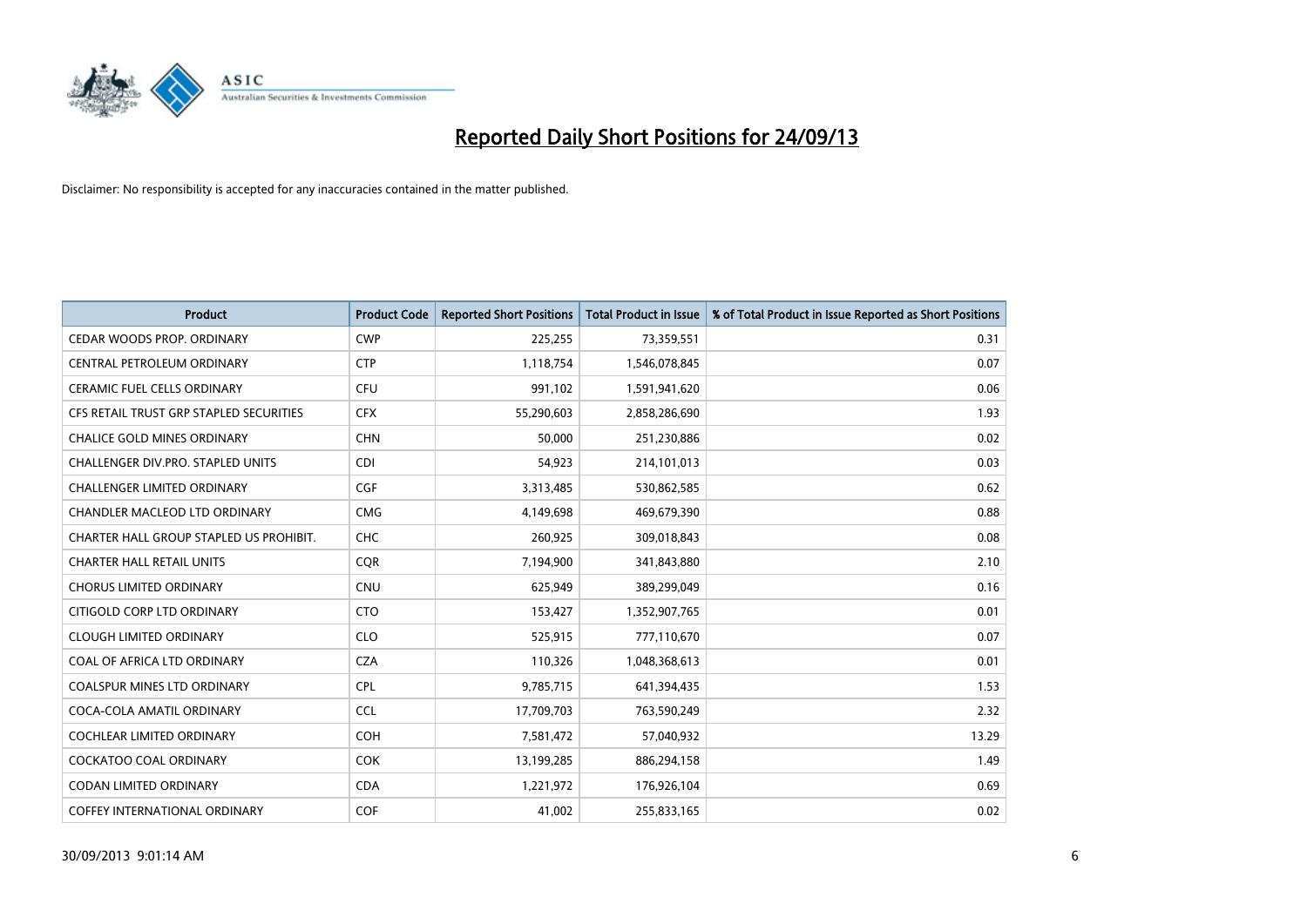

| <b>Product</b>                          | <b>Product Code</b> | <b>Reported Short Positions</b> | <b>Total Product in Issue</b> | % of Total Product in Issue Reported as Short Positions |
|-----------------------------------------|---------------------|---------------------------------|-------------------------------|---------------------------------------------------------|
| <b>COLLECTION HOUSE ORDINARY</b>        | <b>CLH</b>          | 1,359,603                       | 123,907,720                   | 1.10                                                    |
| COMMONWEALTH BANK, ORDINARY             | <b>CBA</b>          | 8,613,597                       | 1,611,928,836                 | 0.53                                                    |
| <b>COMMONWEALTH PROP ORDINARY UNITS</b> | <b>CPA</b>          | 29,757,715                      | 2,347,003,413                 | 1.27                                                    |
| <b>COMPASS RESOURCES ORDINARY</b>       | <b>CMR</b>          | 7,472                           | 1,403,744,100                 | 0.00                                                    |
| <b>COMPUTERSHARE LTD ORDINARY</b>       | <b>CPU</b>          | 11,784,272                      | 556,203,079                   | 2.12                                                    |
| <b>COOPER ENERGY LTD ORDINARY</b>       | <b>COE</b>          | 29,299                          | 329,099,922                   | 0.01                                                    |
| <b>CORP TRAVEL LIMITED ORDINARY</b>     | <b>CTD</b>          | 223,970                         | 78,246,245                    | 0.29                                                    |
| <b>CREDIT CORP GROUP ORDINARY</b>       | <b>CCP</b>          | 25,512                          | 45,932,899                    | 0.06                                                    |
| <b>CROMWELL PROP STAPLED SECURITIES</b> | <b>CMW</b>          | 15,873,189                      | 1,719,157,262                 | 0.92                                                    |
| <b>CROWE HORWATH AUS ORDINARY</b>       | <b>CRH</b>          | 1,104,566                       | 269,665,096                   | 0.41                                                    |
| <b>CROWN LIMITED ORDINARY</b>           | <b>CWN</b>          | 4,008,355                       | 728,394,185                   | 0.55                                                    |
| <b>CSG LIMITED ORDINARY</b>             | CSV                 | 370,967                         | 278,873,075                   | 0.13                                                    |
| <b>CSL LIMITED ORDINARY</b>             | <b>CSL</b>          | 404,031                         | 487,088,966                   | 0.08                                                    |
| <b>CSR LIMITED ORDINARY</b>             | <b>CSR</b>          | 35,329,206                      | 506,000,315                   | 6.98                                                    |
| <b>CUDECO LIMITED ORDINARY</b>          | CDU                 | 8,787,388                       | 205,017,174                   | 4.29                                                    |
| DART ENERGY LTD ORDINARY                | <b>DTE</b>          | 10,985,163                      | 1,010,608,214                 | 1.09                                                    |
| DATA#3 LIMITED ORDINARY                 | <b>DTL</b>          | 68,297                          | 153,974,950                   | 0.04                                                    |
| DAVID JONES LIMITED ORDINARY            | <b>DJS</b>          | 57,558,770                      | 535,002,401                   | 10.76                                                   |
| <b>DECMIL GROUP LIMITED ORDINARY</b>    | <b>DCG</b>          | 3,877,900                       | 168,657,794                   | 2.30                                                    |
| DEEP YELLOW LIMITED ORDINARY            | <b>DYL</b>          | 100,002                         | 1,562,794,247                 | 0.01                                                    |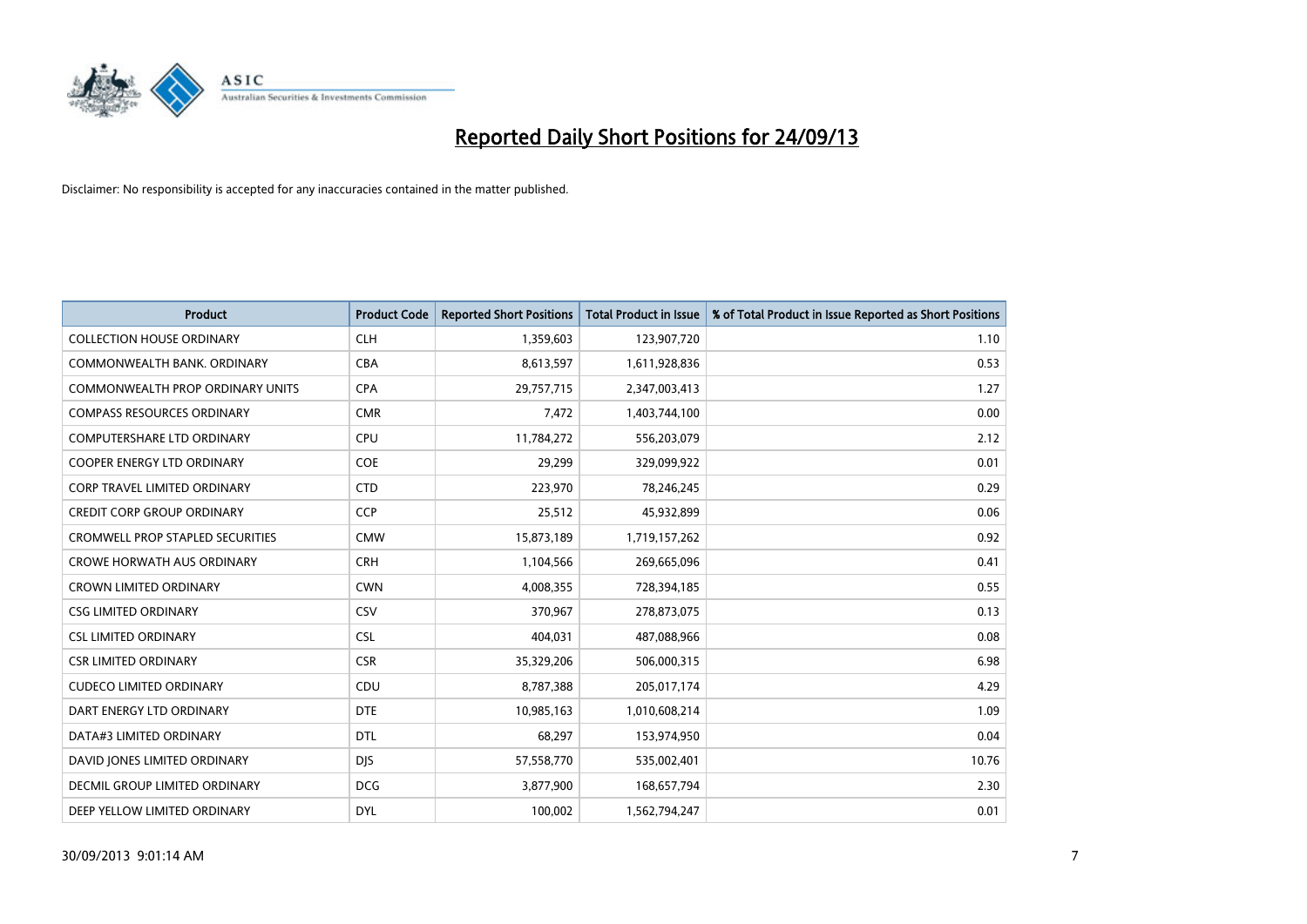

| <b>Product</b>                       | <b>Product Code</b> | <b>Reported Short Positions</b> | <b>Total Product in Issue</b> | % of Total Product in Issue Reported as Short Positions |
|--------------------------------------|---------------------|---------------------------------|-------------------------------|---------------------------------------------------------|
| DEXUS PROPERTY GROUP STAPLED UNITS   | <b>DXS</b>          | 16,786,177                      | 4,673,157,562                 | 0.36                                                    |
| DISCOVERY METALS LTD ORDINARY        | <b>DML</b>          | 11,838,243                      | 486,986,451                   | 2.43                                                    |
| DOMINO PIZZA ENTERPR ORDINARY        | <b>DMP</b>          | 346,653                         | 85,855,713                    | 0.40                                                    |
| DONACO INTERNATIONAL ORDINARY        | <b>DNA</b>          | 34,231                          | 371,719,896                   | 0.01                                                    |
| DOWNER EDI LIMITED ORDINARY          | <b>DOW</b>          | 11,770,036                      | 433,409,429                   | 2.72                                                    |
| DRILLSEARCH ENERGY ORDINARY          | <b>DLS</b>          | 15,647,202                      | 429,665,895                   | 3.64                                                    |
| DUET GROUP STAPLED US PROHIBIT.      | <b>DUE</b>          | 3,482,067                       | 1,237,195,531                 | 0.28                                                    |
| <b>DULUXGROUP LIMITED ORDINARY</b>   | <b>DLX</b>          | 3,080,634                       | 377,019,430                   | 0.82                                                    |
| <b>DWS LTD ORDINARY</b>              | <b>DWS</b>          | 462,728                         | 132,362,763                   | 0.35                                                    |
| ECHO ENTERTAINMENT ORDINARY          | EGP                 | 5,471,430                       | 825,672,730                   | 0.66                                                    |
| ELDERS LIMITED ORDINARY              | <b>ELD</b>          | 18,736,311                      | 455,013,329                   | 4.12                                                    |
| ELEMENTAL MINERALS ORDINARY          | ELM                 | 7,886                           | 303,263,391                   | 0.00                                                    |
| ELEMENTOS LIMITED ORDINARY           | <b>ELT</b>          | 16                              | 188,638,746                   | 0.00                                                    |
| <b>EMECO HOLDINGS ORDINARY</b>       | <b>EHL</b>          | 13,077,115                      | 599,675,707                   | 2.18                                                    |
| <b>ENDEAVOUR MIN CORP CDI 1:1</b>    | <b>EVR</b>          | 403,068                         | 94,057,031                    | 0.43                                                    |
| <b>ENERGY DEVELOPMENTS ORDINARY</b>  | <b>ENE</b>          | 1,000                           | 162,829,887                   | 0.00                                                    |
| <b>ENERGY RESOURCES ORDINARY 'A'</b> | <b>ERA</b>          | 8,570,043                       | 517,725,062                   | 1.66                                                    |
| <b>ENERGY WORLD CORPOR, ORDINARY</b> | <b>EWC</b>          | 30,228,776                      | 1,734,166,672                 | 1.74                                                    |
| <b>ENVESTRA LIMITED ORDINARY</b>     | <b>ENV</b>          | 4,785,663                       | 1,796,808,474                 | 0.27                                                    |
| EQUATORIAL RES LTD ORDINARY          | EQX                 | 8                               | 121,885,353                   | 0.00                                                    |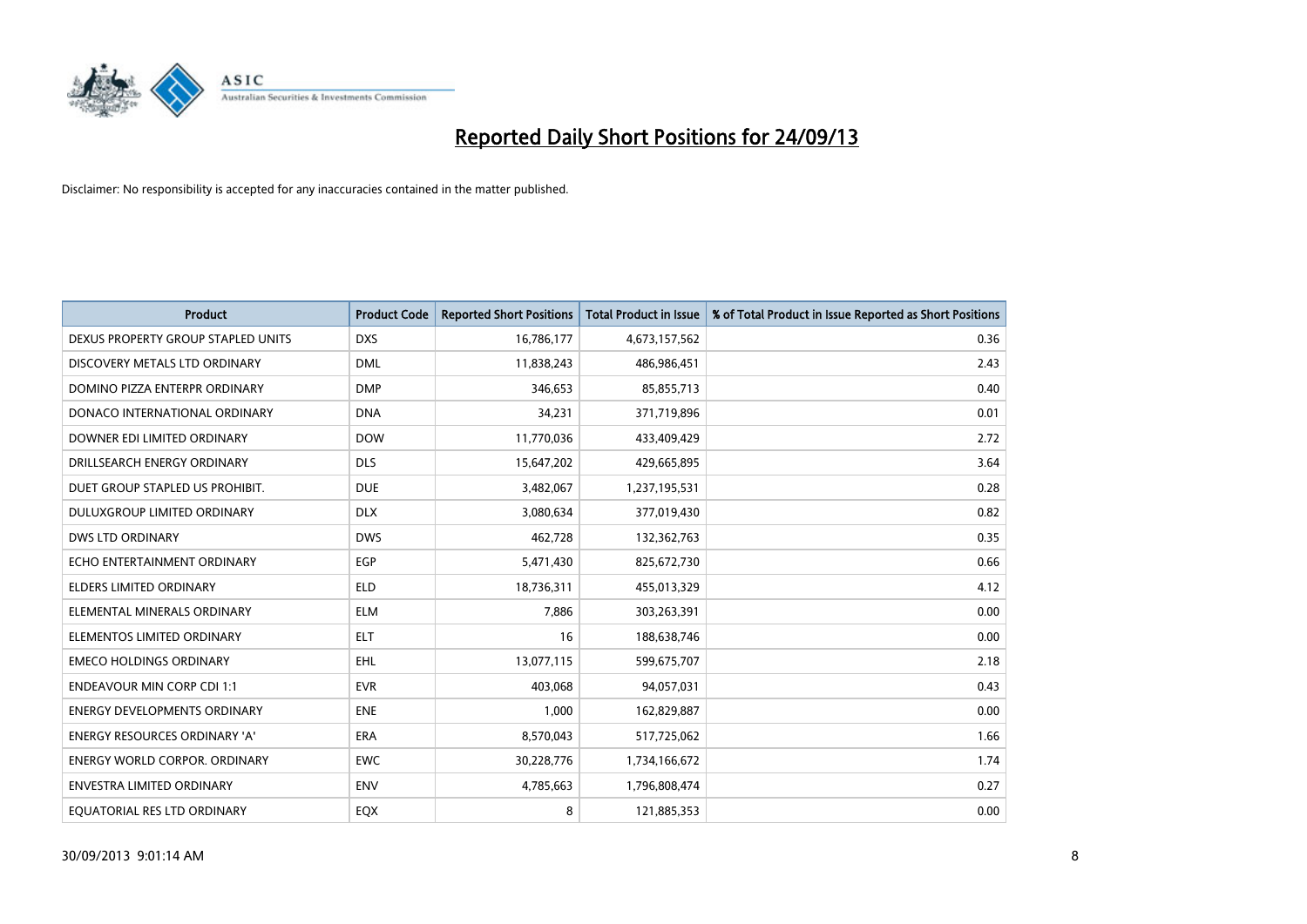

| <b>Product</b>                         | <b>Product Code</b> | <b>Reported Short Positions</b> | <b>Total Product in Issue</b> | % of Total Product in Issue Reported as Short Positions |
|----------------------------------------|---------------------|---------------------------------|-------------------------------|---------------------------------------------------------|
| ERM POWER LIMITED ORDINARY             | EPW                 | 78,080                          | 208,116,807                   | 0.04                                                    |
| ESERVGLOBAL LIMITED ORDINARY           | ESV                 | 6,768,601                       | 249,045,997                   | 2.72                                                    |
| EVOLUTION MINING LTD ORDINARY          | <b>EVN</b>          | 18,554,563                      | 708,652,367                   | 2.62                                                    |
| FAIRFAX MEDIA LTD ORDINARY             | FXJ                 | 310,900,240                     | 2,351,955,725                 | 13.22                                                   |
| <b>FANTASTIC HOLDINGS ORDINARY</b>     | <b>FAN</b>          | 12,810                          | 103,068,398                   | 0.01                                                    |
| <b>FAR LTD ORDINARY</b>                | <b>FAR</b>          | 24,589,771                      | 2,499,846,742                 | 0.98                                                    |
| FEDERATION CNTRES ORD/UNIT STAPLED SEC | FDC                 | 3,657,613                       | 1,427,641,565                 | 0.26                                                    |
| FINBAR GROUP LIMITED ORDINARY          | <b>FRI</b>          | 15,909                          | 220,847,184                   | 0.01                                                    |
| FISHER & PAYKEL H. ORDINARY            | <b>FPH</b>          | 231,002                         | 546,813,763                   | 0.04                                                    |
| FKP PROPERTY GROUP STAPLED SECURITIES  | <b>FKP</b>          | 8,914,252                       | 321,578,705                   | 2.77                                                    |
| FLEETWOOD CORP ORDINARY                | <b>FWD</b>          | 2,471,587                       | 60,522,619                    | 4.08                                                    |
| FLETCHER BUILDING ORDINARY             | <b>FBU</b>          | 4,969,721                       | 686,096,427                   | 0.72                                                    |
| FLEXIGROUP LIMITED ORDINARY            | <b>FXL</b>          | 62,909                          | 303,385,394                   | 0.02                                                    |
| <b>FLIGHT CENTRE ORDINARY</b>          | <b>FLT</b>          | 3,542,969                       | 100,523,468                   | 3.52                                                    |
| FLINDERS MINES LTD ORDINARY            | <b>FMS</b>          | 2,913,441                       | 1,824,843,676                 | 0.16                                                    |
| FOCUS MINERALS LTD ORDINARY            | <b>FML</b>          | 30,757,291                      | 9,137,375,877                 | 0.34                                                    |
| FORGE GROUP LIMITED ORDINARY           | FGE                 | 1,496,688                       | 86,169,014                    | 1.74                                                    |
| FORTESCUE METALS GRP ORDINARY          | <b>FMG</b>          | 169,071,301                     | 3,113,798,659                 | 5.43                                                    |
| <b>G.U.D. HOLDINGS ORDINARY</b>        | GUD                 | 6,210,396                       | 71,341,319                    | 8.71                                                    |
| <b>G8 EDUCATION LIMITED ORDINARY</b>   | <b>GEM</b>          | 1,837,405                       | 273,190,260                   | 0.67                                                    |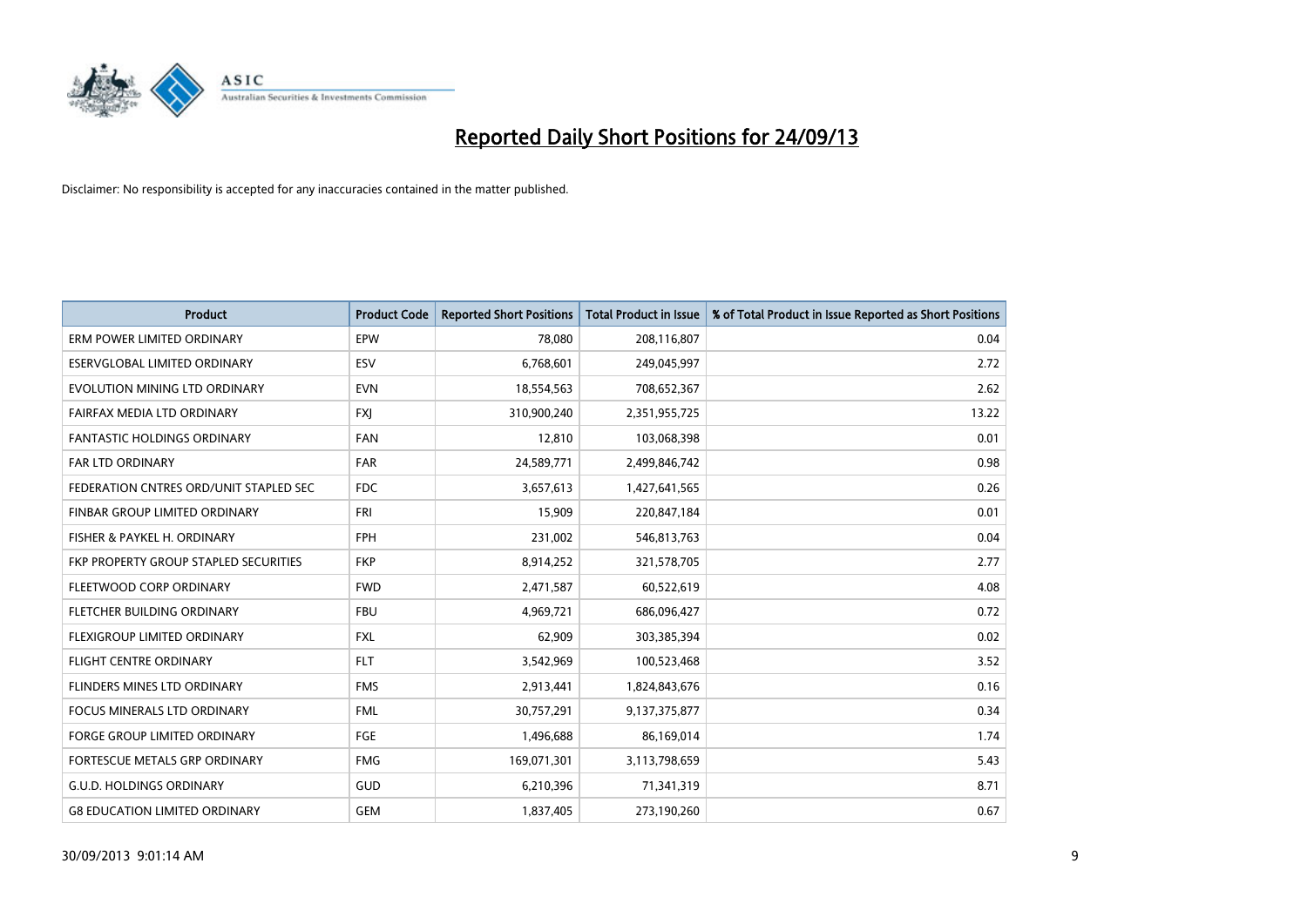

| Product                                          | <b>Product Code</b> | <b>Reported Short Positions</b> | <b>Total Product in Issue</b> | % of Total Product in Issue Reported as Short Positions |
|--------------------------------------------------|---------------------|---------------------------------|-------------------------------|---------------------------------------------------------|
| <b>GALAXY RESOURCES ORDINARY</b>                 | GXY                 | 12,566,261                      | 800,734,646                   | 1.57                                                    |
| <b>GBST HOLDINGS ORDINARY</b>                    | <b>GBT</b>          | 21,912                          | 66,561,725                    | 0.03                                                    |
| <b>GENETIC TECHNOLOGIES ORDINARY</b>             | GTG                 | 192,900                         | 517,138,486                   | 0.04                                                    |
| <b>GEODYNAMICS LIMITED ORDINARY</b>              | GDY                 | 850                             | 406,452,608                   | 0.00                                                    |
| GI DYNAMICS, INC CDI US PROHIBITED               | GID                 | 5,188                           | 389,977,755                   | 0.00                                                    |
| <b>GINDALBIE METALS LTD ORDINARY</b>             | <b>GBG</b>          | 52,569,117                      | 1,492,982,791                 | 3.52                                                    |
| <b>GOODMAN FIELDER, ORDINARY</b>                 | <b>GFF</b>          | 34,093,844                      | 1,955,559,207                 | 1.74                                                    |
| <b>GOODMAN GROUP STAPLED</b>                     | GMG                 | 4,500,948                       | 1,718,698,949                 | 0.26                                                    |
| <b>GPT GROUP STAPLED SEC.</b>                    | <b>GPT</b>          | 6,983,796                       | 1,701,676,508                 | 0.41                                                    |
| <b>GRAINCORP LIMITED A CLASS ORDINARY</b>        | <b>GNC</b>          | 28,643                          | 228,855,628                   | 0.01                                                    |
| <b>GRANGE RESOURCES. ORDINARY</b>                | GRR                 | 4,965,682                       | 1,156,492,195                 | 0.43                                                    |
| <b>GREENCROSS LIMITED ORDINARY</b>               | GXL                 | 1,099                           | 37,454,599                    | 0.00                                                    |
| <b>GREENLAND MIN EN LTD ORDINARY</b>             | GGG                 | 4,285,303                       | 572,720,096                   | 0.75                                                    |
| <b>GROWTHPOINT PROPERTY ORD/UNIT STAPLED SEC</b> | GOZ                 | 50,344                          | 414,229,412                   | 0.01                                                    |
| <b>GRYPHON MINERALS LTD ORDINARY</b>             | GRY                 | 10,536,787                      | 400,691,164                   | 2.63                                                    |
| <b>GUILDFORD COAL LTD ORDINARY</b>               | <b>GUF</b>          | 457,709                         | 635,046,899                   | 0.07                                                    |
| <b>GWA GROUP LTD ORDINARY</b>                    | <b>GWA</b>          | 14,318,236                      | 306,533,770                   | 4.67                                                    |
| <b>HARVEY NORMAN ORDINARY</b>                    | <b>HVN</b>          | 63,661,263                      | 1,062,316,784                 | 5.99                                                    |
| <b>HENDERSON GROUP CDI 1:1</b>                   | <b>HGG</b>          | 1,642,069                       | 733,252,837                   | 0.22                                                    |
| HFA HOLDINGS LIMITED ORDINARY                    | <b>HFA</b>          | 3,863                           | 118,738,157                   | 0.00                                                    |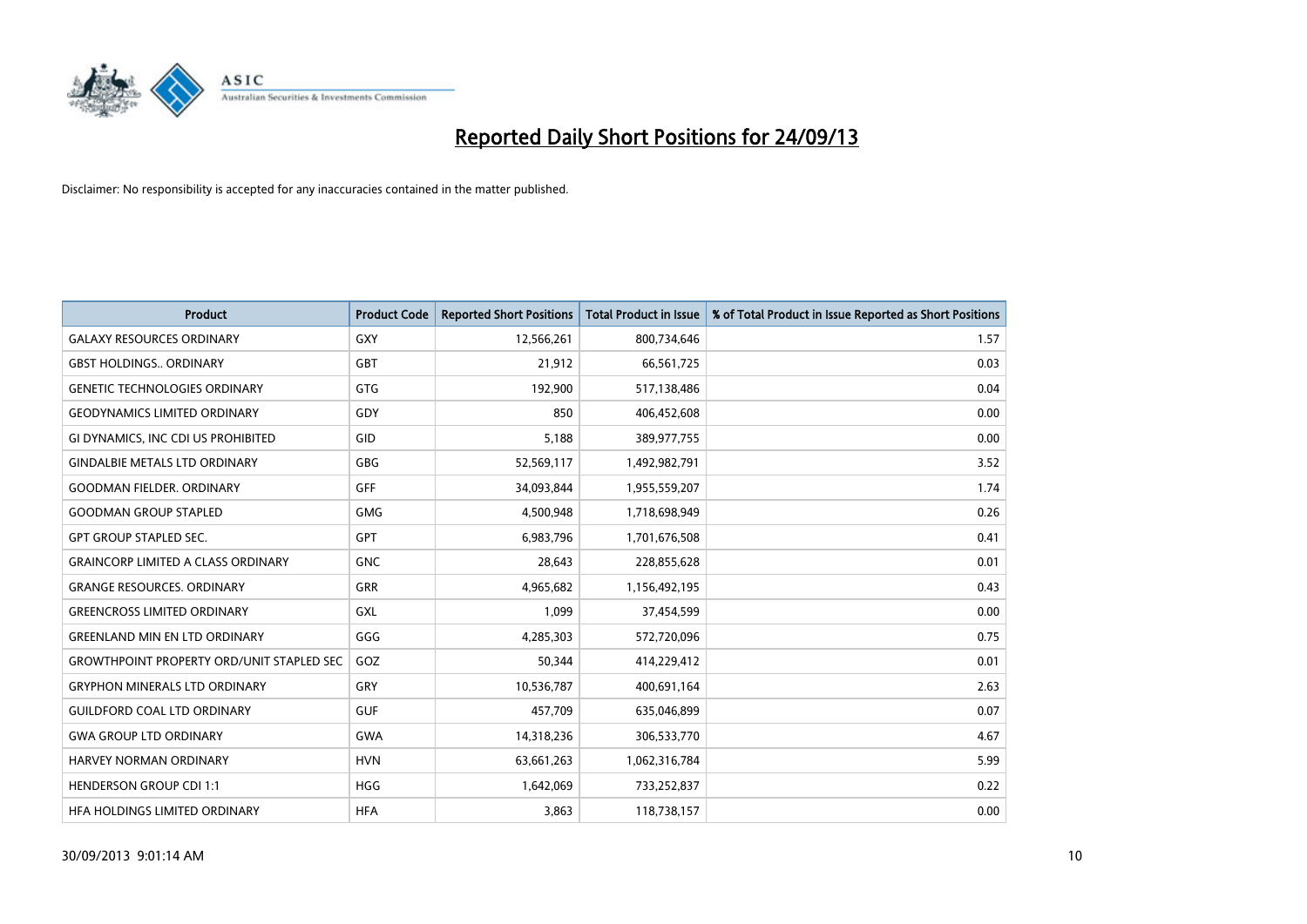

| <b>Product</b>                           | <b>Product Code</b> | <b>Reported Short Positions</b> | <b>Total Product in Issue</b> | % of Total Product in Issue Reported as Short Positions |
|------------------------------------------|---------------------|---------------------------------|-------------------------------|---------------------------------------------------------|
| <b>HIGHLANDS PACIFIC ORDINARY</b>        | <b>HIG</b>          | 500,001                         | 789,344,774                   | 0.06                                                    |
| HILLGROVE RES LTD ORDINARY               | <b>HGO</b>          | 4,522,499                       | 1,024,760,221                 | 0.44                                                    |
| HILLS HOLDINGS LTD ORDINARY              | <b>HIL</b>          | 179,426                         | 246,500,444                   | 0.07                                                    |
| HORIZON OIL LIMITED ORDINARY             | <b>HZN</b>          | 72,583,404                      | 1,297,449,932                 | 5.59                                                    |
| HOT CHILI LTD ORDINARY                   | <b>HCH</b>          | 10,000                          | 333,108,886                   | 0.00                                                    |
| <b>ICON ENERGY LIMITED ORDINARY</b>      | <b>ICN</b>          | 19,230                          | 535,455,958                   | 0.00                                                    |
| <b>IINET LIMITED ORDINARY</b>            | <b>IIN</b>          | 2,018,114                       | 161,238,847                   | 1.25                                                    |
| ILUKA RESOURCES ORDINARY                 | ILU                 | 40,192,266                      | 418,700,517                   | 9.60                                                    |
| <b>IMDEX LIMITED ORDINARY</b>            | <b>IMD</b>          | 4,487,647                       | 210,473,188                   | 2.13                                                    |
| IMF (AUSTRALIA) LTD ORDINARY             | <b>IMF</b>          | 2,631,393                       | 123,203,426                   | 2.14                                                    |
| <b>INCITEC PIVOT ORDINARY</b>            | <b>IPL</b>          | 25,909,940                      | 1,628,730,107                 | 1.59                                                    |
| <b>INDEPENDENCE GROUP ORDINARY</b>       | <b>IGO</b>          | 4,051,961                       | 233,323,905                   | 1.74                                                    |
| INDOPHIL RESOURCES ORDINARY              | <b>IRN</b>          | 654,542                         | 1,203,146,194                 | 0.05                                                    |
| <b>INFIGEN ENERGY STAPLED SECURITIES</b> | <b>IFN</b>          | 5,166,930                       | 764,993,434                   | 0.68                                                    |
| <b>INFOMEDIA LTD ORDINARY</b>            | <b>IFM</b>          | 270,928                         | 304,833,155                   | 0.09                                                    |
| INGENIA GROUP STAPLED SECURITIES         | <b>INA</b>          | 2,797,138                       | 507,179,194                   | 0.55                                                    |
| <b>INOVA RESOURCES LTD ORDINARY</b>      | <b>IVA</b>          | 261,910                         | 728,618,577                   | 0.04                                                    |
| <b>INSURANCE AUSTRALIA ORDINARY</b>      | IAG                 | 3,131,832                       | 2,079,034,021                 | 0.15                                                    |
| <b>INTREPID MINES ORDINARY</b>           | <b>IAU</b>          | 19,029,413                      | 556,194,977                   | 3.42                                                    |
| INVESTA OFFICE FUND STAPLED SECURITIES   | <b>IOF</b>          | 1,195,445                       | 614,047,458                   | 0.19                                                    |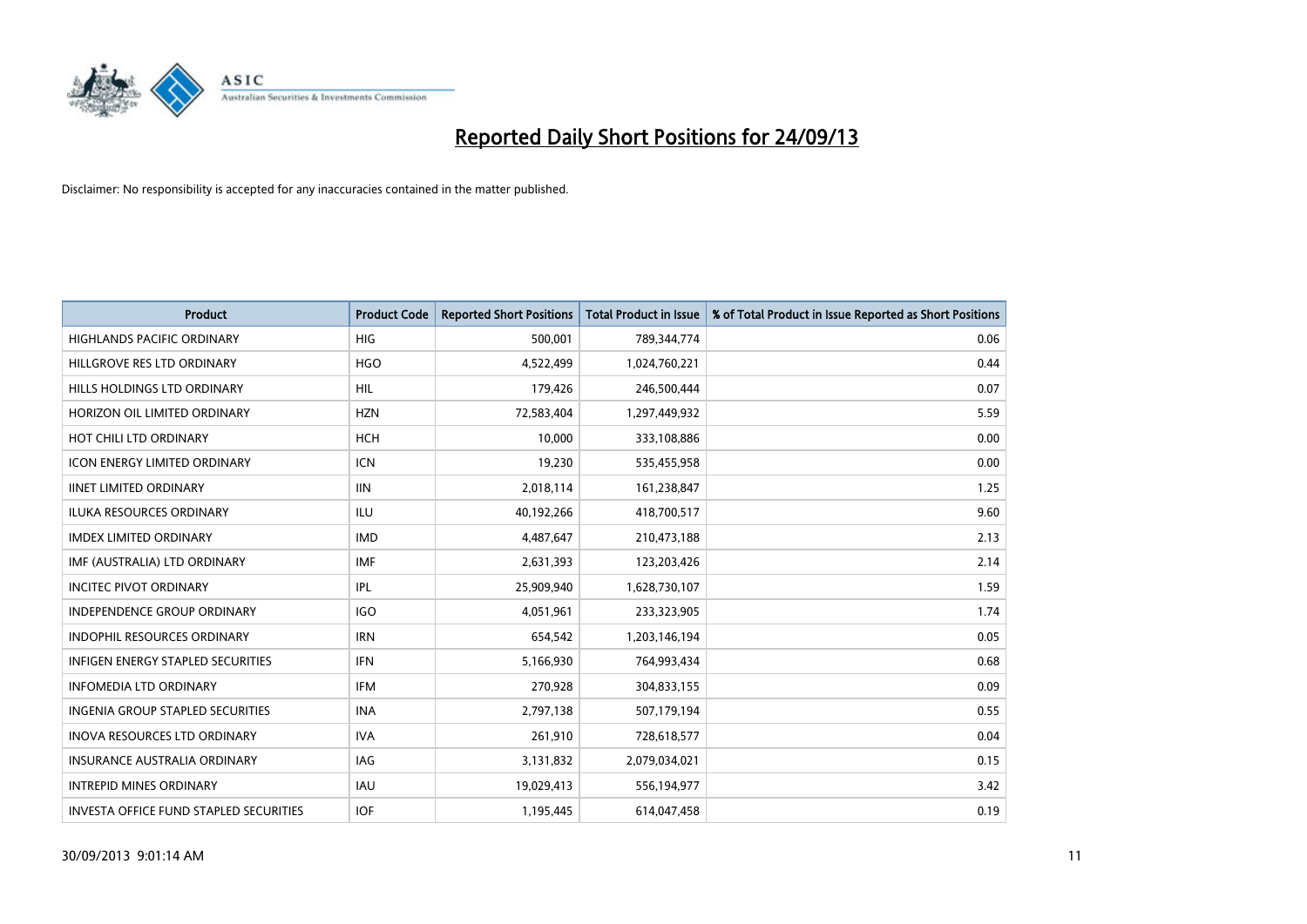

| Product                                  | <b>Product Code</b> | <b>Reported Short Positions</b> | <b>Total Product in Issue</b> | % of Total Product in Issue Reported as Short Positions |
|------------------------------------------|---------------------|---------------------------------|-------------------------------|---------------------------------------------------------|
| <b>INVOCARE LIMITED ORDINARY</b>         | <b>IVC</b>          | 6,364,805                       | 110,030,298                   | 5.78                                                    |
| <b>IOOF HOLDINGS LTD ORDINARY</b>        | IFL                 | 2,180,330                       | 232,118,034                   | 0.94                                                    |
| <b>IPROPERTY GROUP LTD ORDINARY</b>      | <b>IPP</b>          | 500                             | 181,398,426                   | 0.00                                                    |
| <b>IRESS LIMITED ORDINARY</b>            | <b>IRE</b>          | 353,702                         | 158,585,126                   | 0.22                                                    |
| <b>IRON ORE HOLDINGS ORDINARY</b>        | <b>IOH</b>          | 26,197                          | 161,174,005                   | 0.02                                                    |
| <b>ISELECT LTD ORDINARY</b>              | <b>ISU</b>          | 2,508,670                       | 259,964,894                   | 0.97                                                    |
| <b>ISHS EUROPE ETF CDI 1:1</b>           | <b>IEU</b>          | 18,227                          | 50,800,000                    | 0.04                                                    |
| JAMES HARDIE INDUST CHESS DEPOSITARY INT | <b>IHX</b>          | 7,698,714                       | 442,685,722                   | 1.74                                                    |
| <b>JB HI-FI LIMITED ORDINARY</b>         | <b>IBH</b>          | 8,812,648                       | 99,917,963                    | 8.82                                                    |
| <b>JUPITER MINES ORDINARY</b>            | <b>IMS</b>          | 9,874                           | 2,281,835,383                 | 0.00                                                    |
| KAGARA LTD ORDINARY                      | KZL                 | 3,349,855                       | 798,953,117                   | 0.42                                                    |
| KAROON GAS AUSTRALIA ORDINARY            | <b>KAR</b>          | 922,373                         | 255,841,581                   | 0.36                                                    |
| KATHMANDU HOLD LTD ORDINARY              | <b>KMD</b>          | 25,894                          | 200,215,894                   | 0.01                                                    |
| <b>KBL MINING LIMITED ORDINARY</b>       | <b>KBL</b>          | 1,820                           | 393,535,629                   | 0.00                                                    |
| KINGSGATE CONSOLID. ORDINARY             | <b>KCN</b>          | 12,450,360                      | 152,284,777                   | 8.18                                                    |
| KINGSROSE MINING LTD ORDINARY            | <b>KRM</b>          | 482,563                         | 335,753,851                   | 0.14                                                    |
| LEIGHTON HOLDINGS ORDINARY               | LEI                 | 16,386,485                      | 337,235,188                   | 4.86                                                    |
| LEND LEASE GROUP UNIT/ORD STAPLED        | <b>LLC</b>          | 1,761,217                       | 575,508,314                   | 0.31                                                    |
| LINC ENERGY LTD ORDINARY                 | <b>LNC</b>          | 18,228,636                      | 518,687,562                   | 3.51                                                    |
| LYCOPODIUM LIMITED ORDINARY              | LYL                 | 1,293                           | 38,955,103                    | 0.00                                                    |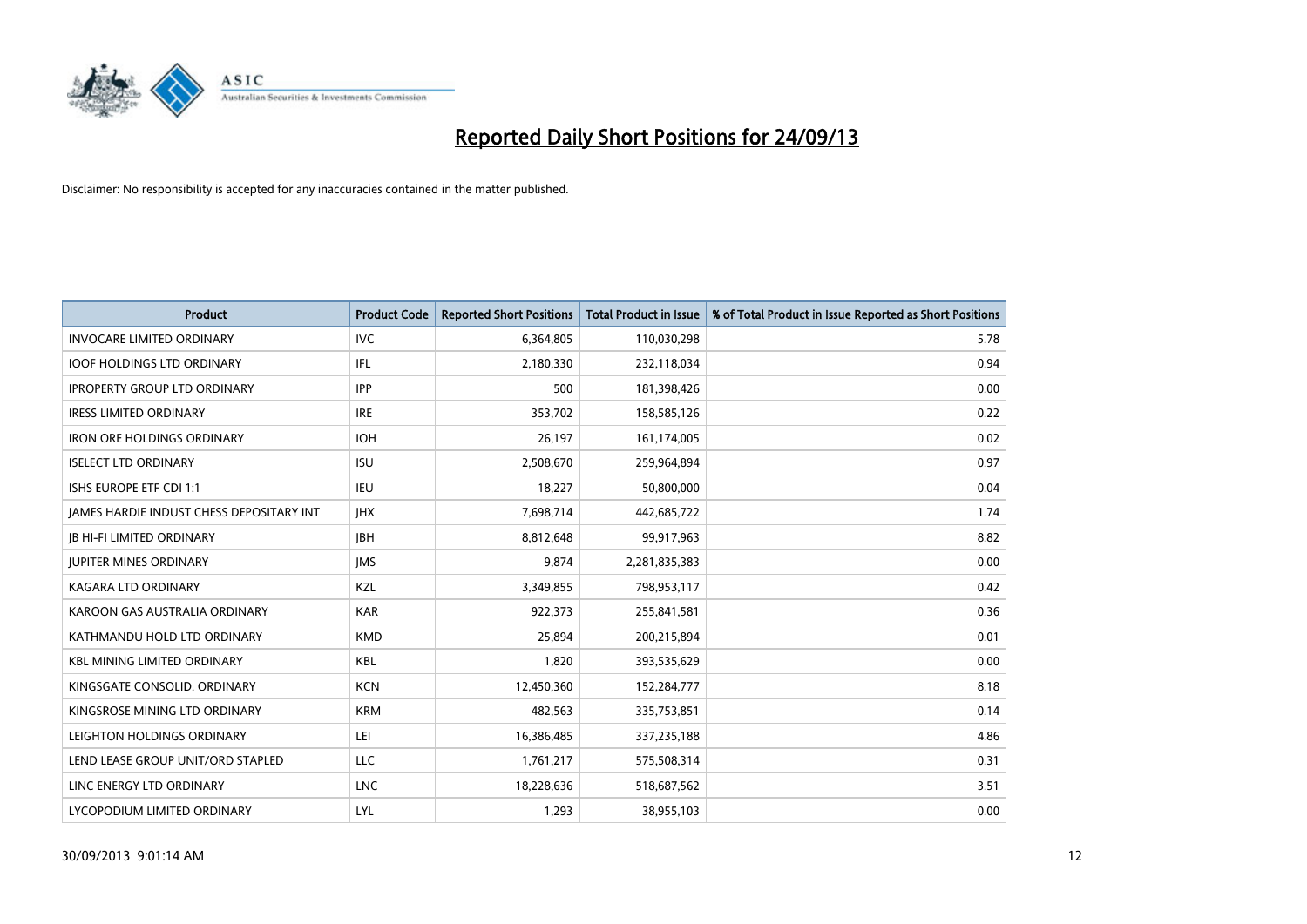

| <b>Product</b>                        | <b>Product Code</b> | <b>Reported Short Positions</b> | <b>Total Product in Issue</b> | % of Total Product in Issue Reported as Short Positions |
|---------------------------------------|---------------------|---------------------------------|-------------------------------|---------------------------------------------------------|
| LYNAS CORPORATION ORDINARY            | <b>LYC</b>          | 187,410,609                     | 1,961,051,292                 | 9.56                                                    |
| M2 TELECOMMUNICATION ORDINARY         | <b>MTU</b>          | 7,338,059                       | 178,498,822                   | 4.11                                                    |
| <b>MACA LIMITED ORDINARY</b>          | <b>MLD</b>          | 868                             | 172,500,000                   | 0.00                                                    |
| <b>MACMAHON HOLDINGS ORDINARY</b>     | <b>MAH</b>          | 1,575,677                       | 1,261,699,966                 | 0.12                                                    |
| MACO ATLAS ROADS GRP ORDINARY STAPLED | <b>MOA</b>          | 18,279,836                      | 487,230,540                   | 3.75                                                    |
| MACQUARIE GROUP LTD ORDINARY          | MQG                 | 1,282,642                       | 339,888,036                   | 0.38                                                    |
| MACQUARIE TELECOM GP ORDINARY         | MAQ                 | 3,071                           | 20,967,121                    | 0.01                                                    |
| MAGELLAN FIN GRP LTD ORDINARY         | <b>MFG</b>          | 585,382                         | 152,782,876                   | 0.38                                                    |
| <b>MATRIX C &amp; E LTD ORDINARY</b>  | <b>MCE</b>          | 3,024,296                       | 94,555,428                    | 3.20                                                    |
| MAVERICK DRILLING ORDINARY            | <b>MAD</b>          | 10,844,073                      | 452,726,751                   | 2.40                                                    |
| <b>MAXITRANS INDUSTRIES ORDINARY</b>  | <b>MXI</b>          | 297,490                         | 183,993,392                   | 0.16                                                    |
| MAYNE PHARMA LTD ORDINARY             | <b>MYX</b>          | 2,903,243                       | 563,459,968                   | 0.52                                                    |
| MCMILLAN SHAKESPEARE ORDINARY         | <b>MMS</b>          | 1,781,475                       | 74,523,965                    | 2.39                                                    |
| MEDUSA MINING LTD ORDINARY            | <b>MML</b>          | 1,765,623                       | 188,903,911                   | 0.93                                                    |
| MEO AUSTRALIA LTD ORDINARY            | <b>MEO</b>          | 10,845                          | 627,264,587                   | 0.00                                                    |
| MERMAID MARINE ORDINARY               | <b>MRM</b>          | 616,671                         | 230,918,607                   | 0.27                                                    |
| MESOBLAST LIMITED ORDINARY            | <b>MSB</b>          | 15,211,963                      | 317,350,901                   | 4.79                                                    |
| METALS X LIMITED ORDINARY             | <b>MLX</b>          | 77,960                          | 1,652,636,110                 | 0.00                                                    |
| METCASH LIMITED ORDINARY              | <b>MTS</b>          | 87,129,467                      | 880,704,786                   | 9.89                                                    |
| METMINCO LIMITED ORDINARY             | <b>MNC</b>          | 209,390                         | 1,749,543,023                 | 0.01                                                    |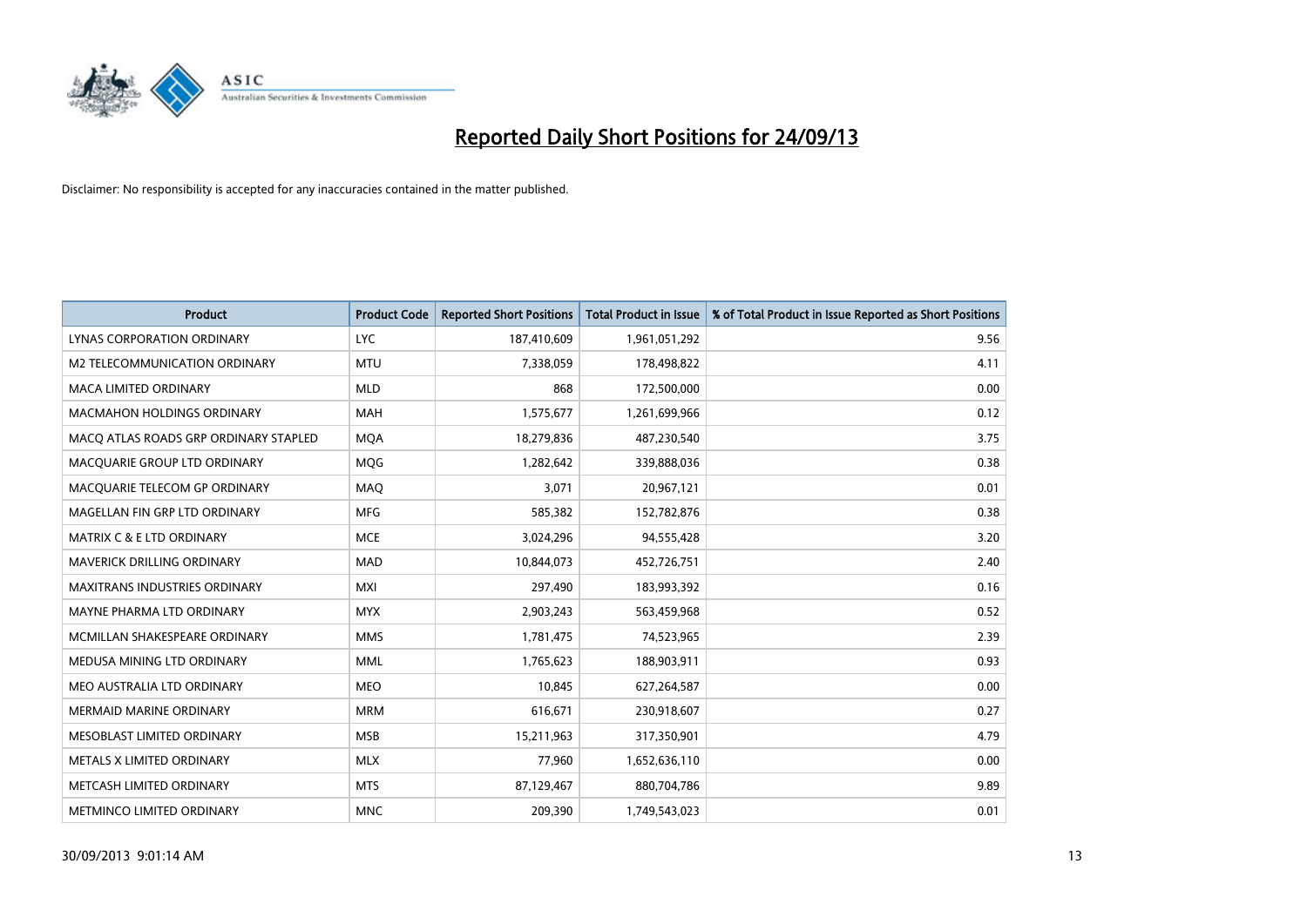

| <b>Product</b>                    | <b>Product Code</b> | <b>Reported Short Positions</b> | <b>Total Product in Issue</b> | % of Total Product in Issue Reported as Short Positions |
|-----------------------------------|---------------------|---------------------------------|-------------------------------|---------------------------------------------------------|
| MICLYN EXP OFFSHR ORDINARY        | <b>MIO</b>          | 79,856                          | 281,538,972                   | 0.03                                                    |
| MIGHTY RIVER POWER ORDINARY       | <b>MYT</b>          | 4,029                           | 1,400,000,094                 | 0.00                                                    |
| MINCOR RESOURCES NL ORDINARY      | <b>MCR</b>          | 2,411,273                       | 188,208,274                   | 1.28                                                    |
| MINERAL DEPOSITS ORDINARY         | <b>MDL</b>          | 2,848,926                       | 83,538,786                    | 3.41                                                    |
| MINERAL RESOURCES, ORDINARY       | <b>MIN</b>          | 3,384,461                       | 185,987,992                   | 1.82                                                    |
| MIRABELA NICKEL LTD ORDINARY      | <b>MBN</b>          | 42,600,669                      | 876,801,147                   | 4.86                                                    |
| MIRVAC GROUP STAPLED SECURITIES   | <b>MGR</b>          | 6,657,666                       | 3,664,938,678                 | 0.18                                                    |
| MOLOPO ENERGY LTD ORDINARY        | <b>MPO</b>          | 219,731                         | 246,724,091                   | 0.09                                                    |
| MONADELPHOUS GROUP ORDINARY       | <b>MND</b>          | 11,799,825                      | 92,041,629                    | 12.82                                                   |
| MORTGAGE CHOICE LTD ORDINARY      | <b>MOC</b>          | 336,583                         | 123,431,282                   | 0.27                                                    |
| <b>MOUNT GIBSON IRON ORDINARY</b> | <b>MGX</b>          | 12,142,939                      | 1,090,584,232                 | 1.11                                                    |
| MULTIPLEX SITES SITES             | <b>MXUPA</b>        | 1,270                           | 4,500,000                     | 0.03                                                    |
| MURCHISON METALS LTD ORDINARY     | <b>MMX</b>          | 2,856,952                       | 450,497,346                   | 0.63                                                    |
| MYER HOLDINGS LTD ORDINARY        | <b>MYR</b>          | 83,105,556                      | 583,894,551                   | 14.23                                                   |
| <b>MYSTATE LIMITED ORDINARY</b>   | <b>MYS</b>          | 83                              | 87,177,445                    | 0.00                                                    |
| NANOSONICS LIMITED ORDINARY       | <b>NAN</b>          | 2,175                           | 262,822,463                   | 0.00                                                    |
| NATIONAL AUST. BANK ORDINARY      | <b>NAB</b>          | 5,883,654                       | 2,348,892,519                 | 0.25                                                    |
| NAVITAS LIMITED ORDINARY          | <b>NVT</b>          | 2,746,466                       | 375,367,918                   | 0.73                                                    |
| NEON ENERGY LIMITED ORDINARY      | <b>NEN</b>          | 1,378,002                       | 553,037,848                   | 0.25                                                    |
| NEW HOPE CORPORATION ORDINARY     | <b>NHC</b>          | 1,127,801                       | 830,715,225                   | 0.14                                                    |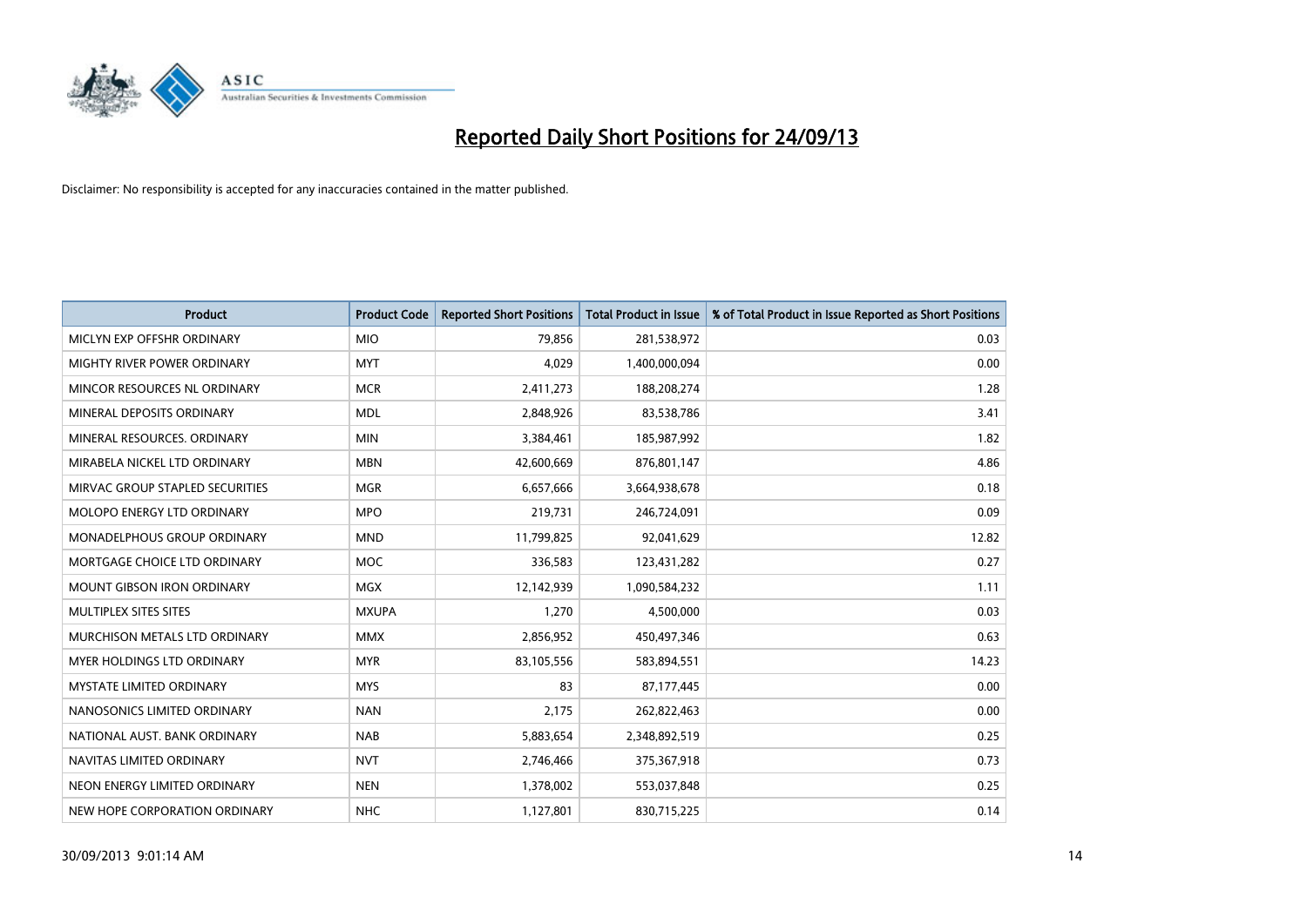

| <b>Product</b>                        | <b>Product Code</b> | <b>Reported Short Positions</b> | <b>Total Product in Issue</b> | % of Total Product in Issue Reported as Short Positions |
|---------------------------------------|---------------------|---------------------------------|-------------------------------|---------------------------------------------------------|
| NEW STANDARD ENERGY ORDINARY          | <b>NSE</b>          | 322,032                         | 305,331,847                   | 0.11                                                    |
| NEWCREST MINING ORDINARY              | <b>NCM</b>          | 11,771,209                      | 766,510,971                   | 1.54                                                    |
| NEWS CORP A NON-VOTING CDI            | <b>NWSLV</b>        | 2,788,987                       | 379,423,551                   | 0.74                                                    |
| NEWS CORP B VOTING CDI                | <b>NWS</b>          | 1,813,517                       | 199,630,239                   | 0.91                                                    |
| NEWSAT LIMITED ORDINARY               | <b>NWT</b>          | 840,050                         | 547,078,507                   | 0.15                                                    |
| NEXTDC LIMITED ORDINARY               | <b>NXT</b>          | 5,653,120                       | 192,904,486                   | 2.93                                                    |
| NEXUS ENERGY LIMITED ORDINARY         | <b>NXS</b>          | 2,725,624                       | 1,330,219,459                 | 0.20                                                    |
| NIB HOLDINGS LIMITED ORDINARY         | <b>NHF</b>          | 4,501,292                       | 439,004,182                   | 1.03                                                    |
| NIDO PETROLEUM ORDINARY               | <b>NDO</b>          | 42,500                          | 2,046,650,968                 | 0.00                                                    |
| NOBLE MINERAL RES ORDINARY            | <b>NMG</b>          | 2,365,726                       | 666,397,952                   | 0.36                                                    |
| NORTHERN IRON LTD ORDINARY            | <b>NFE</b>          | 1,784,175                       | 484,405,314                   | 0.37                                                    |
| NORTHERN STAR ORDINARY                | <b>NST</b>          | 5,586,583                       | 424,279,762                   | 1.32                                                    |
| NOVOGEN LIMITED ORDINARY              | <b>NRT</b>          | 127,291                         | 144,208,463                   | 0.09                                                    |
| NRW HOLDINGS LIMITED ORDINARY         | <b>NWH</b>          | 14,667,365                      | 278,888,011                   | 5.26                                                    |
| NUCOAL RESOURCES LTD ORDINARY         | <b>NCR</b>          | 90,001                          | 768,612,354                   | 0.01                                                    |
| NUFARM LIMITED ORDINARY               | <b>NUF</b>          | 16,566,843                      | 262,954,040                   | 6.30                                                    |
| OAKTON LIMITED ORDINARY               | <b>OKN</b>          | 4,219                           | 89,912,735                    | 0.00                                                    |
| OCEANAGOLD CORP. CHESS DEPOSITARY INT | <b>OGC</b>          | 762,770                         | 293,587,920                   | 0.26                                                    |
| OIL SEARCH LTD ORDINARY               | OSH                 | 6,684,860                       | 1,340,018,530                 | 0.50                                                    |
| OM HOLDINGS LIMITED ORDINARY          | OMH                 | 3,128,763                       | 733,423,337                   | 0.43                                                    |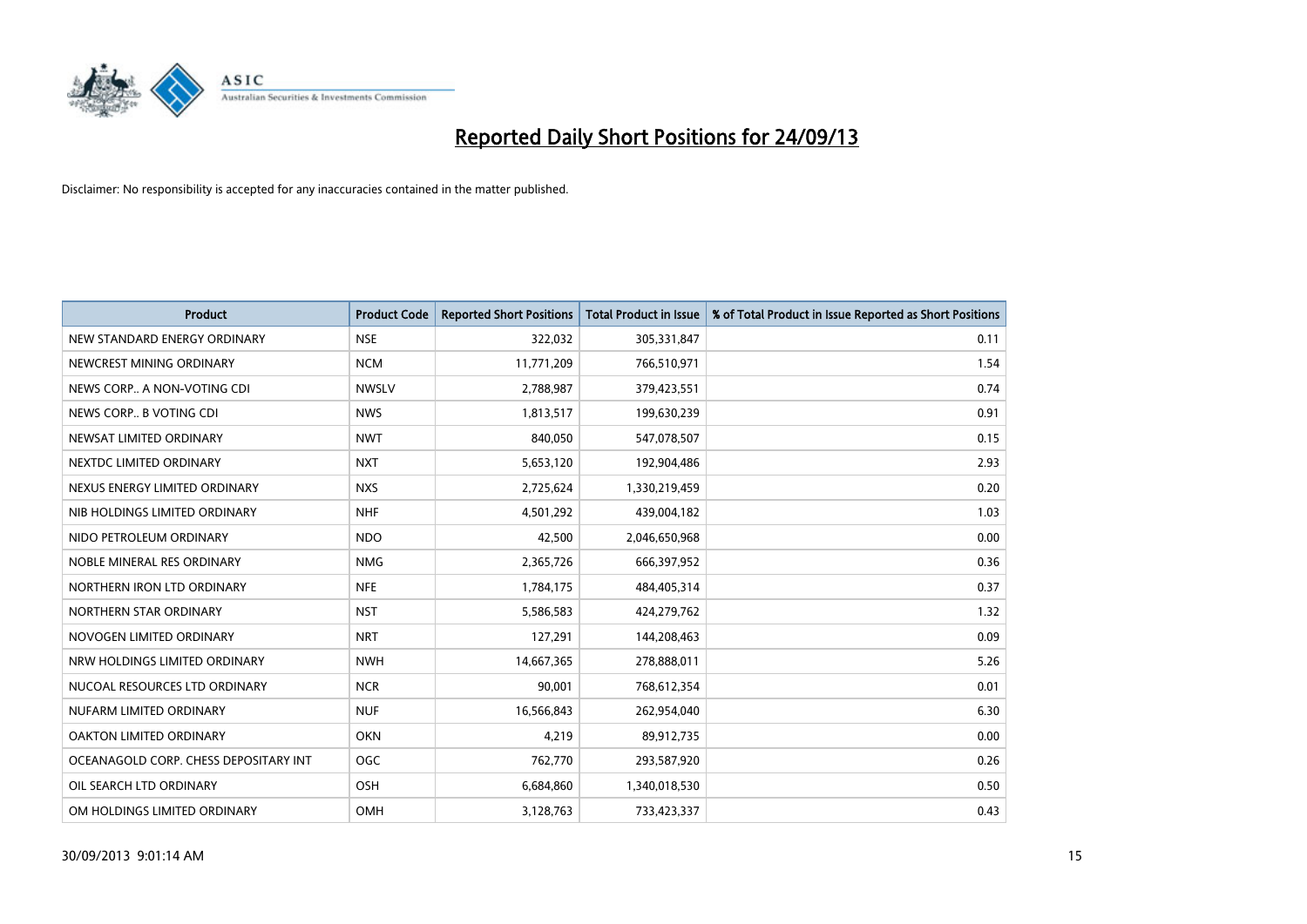

| <b>Product</b>                 | <b>Product Code</b> | <b>Reported Short Positions</b> | <b>Total Product in Issue</b> | % of Total Product in Issue Reported as Short Positions |
|--------------------------------|---------------------|---------------------------------|-------------------------------|---------------------------------------------------------|
| ORICA LIMITED ORDINARY         | ORI                 | 11,038,682                      | 368,203,632                   | 3.00                                                    |
| ORIGIN ENERGY ORDINARY         | <b>ORG</b>          | 10,600,593                      | 1,098,072,141                 | 0.97                                                    |
| OROCOBRE LIMITED ORDINARY      | <b>ORE</b>          | 303,767                         | 117,745,140                   | 0.26                                                    |
| OROTONGROUP LIMITED ORDINARY   | ORL                 | 464,026                         | 40,880,902                    | 1.14                                                    |
| OZ MINERALS ORDINARY           | OZL                 | 9,678,931                       | 303,470,022                   | 3.19                                                    |
| <b>PACIFIC BRANDS ORDINARY</b> | <b>PBG</b>          | 8,582,741                       | 912,915,695                   | 0.94                                                    |
| PALADIN ENERGY LTD ORDINARY    | <b>PDN</b>          | 63,146,510                      | 963,332,074                   | 6.56                                                    |
| PANAUST LIMITED ORDINARY       | <b>PNA</b>          | 3,170,750                       | 619,084,930                   | 0.51                                                    |
| PANORAMIC RESOURCES ORDINARY   | PAN                 | 161,547                         | 260,676,416                   | 0.06                                                    |
| PANTERRA GOLD LTD ORDINARY     | PGI                 | $\mathbf{1}$                    | 761,580,455                   | 0.00                                                    |
| PAPERLINX LIMITED ORDINARY     | <b>PPX</b>          | 48,101                          | 609,280,761                   | 0.01                                                    |
| PAPILLON RES LTD ORDINARY      | <b>PIR</b>          | 6,183,995                       | 337,944,210                   | 1.83                                                    |
| PATTIES FOODS LTD ORDINARY     | PFL                 | 32,660                          | 139,065,639                   | 0.02                                                    |
| PEET LIMITED ORDINARY          | <b>PPC</b>          | 2,964,674                       | 431,986,887                   | 0.69                                                    |
| PERILYA LIMITED ORDINARY       | PEM                 | 203,081                         | 769,316,426                   | 0.03                                                    |
| PERPETUAL LIMITED ORDINARY     | PPT                 | 2,134,079                       | 41,980,678                    | 5.08                                                    |
| PERSEUS MINING LTD ORDINARY    | PRU                 | 8,126,212                       | 457,962,088                   | 1.77                                                    |
| PHARMAXIS LTD ORDINARY         | <b>PXS</b>          | 5,626,376                       | 308,548,389                   | 1.82                                                    |
| PLATINUM ASSET ORDINARY        | <b>PTM</b>          | 3,420,950                       | 578,285,695                   | 0.59                                                    |
| PLATINUM AUSTRALIA ORDINARY    | <b>PLA</b>          | 836,127                         | 504,968,043                   | 0.17                                                    |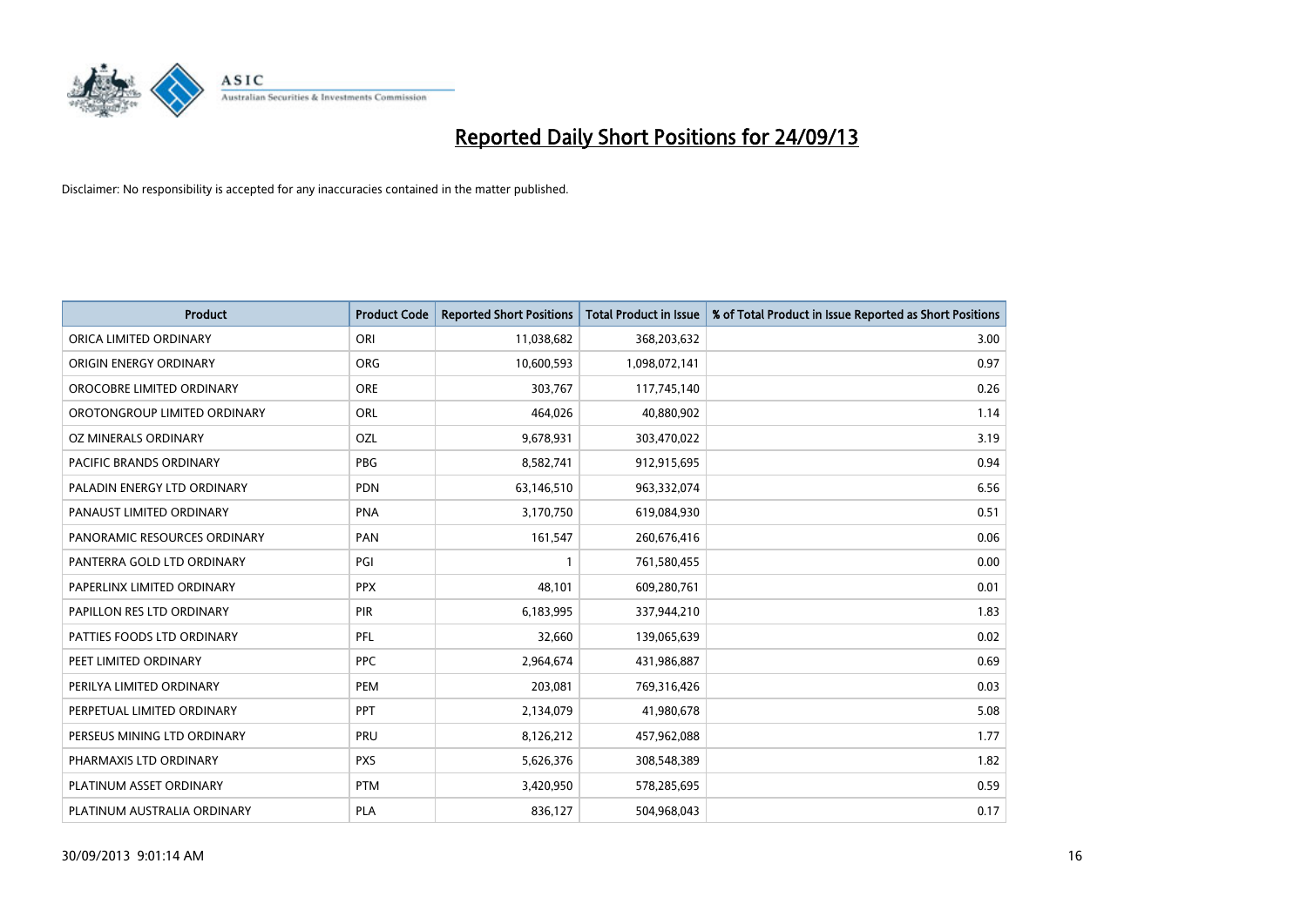

| <b>Product</b>                    | <b>Product Code</b> | <b>Reported Short Positions</b> | <b>Total Product in Issue</b> | % of Total Product in Issue Reported as Short Positions |
|-----------------------------------|---------------------|---------------------------------|-------------------------------|---------------------------------------------------------|
| PMI GOLD CORP CDI 1:1             | <b>PVM</b>          | 234,917                         | 157,986,653                   | 0.15                                                    |
| PMP LIMITED ORDINARY              | <b>PMP</b>          | 164,903                         | 323,781,124                   | 0.05                                                    |
| PRANA BIOTECHNOLOGY ORDINARY      | <b>PBT</b>          | 300,000                         | 407,406,001                   | 0.07                                                    |
| PREMIER INVESTMENTS ORDINARY      | <b>PMV</b>          | 1,180,118                       | 155,260,478                   | 0.76                                                    |
| PRIMA BIOMED LTD ORDINARY         | <b>PRR</b>          | 343,262                         | 1,228,709,341                 | 0.03                                                    |
| PRIMARY HEALTH CARE ORDINARY      | <b>PRY</b>          | 21,584,259                      | 503,921,941                   | 4.28                                                    |
| PRIME MEDIA GRP LTD ORDINARY      | <b>PRT</b>          | 54,171                          | 366,330,303                   | 0.01                                                    |
| PROGRAMMED ORDINARY               | <b>PRG</b>          | 156,404                         | 118,229,190                   | 0.13                                                    |
| PURA VIDA ENERGY NL ORDINARY      | <b>PVD</b>          | 250,000                         | 92,733,514                    | 0.27                                                    |
| <b>QANTAS AIRWAYS ORDINARY</b>    | QAN                 | 37,597,137                      | 2,241,745,788                 | 1.68                                                    |
| OBE INSURANCE GROUP ORDINARY      | <b>OBE</b>          | 18,915,910                      | 1,220,868,532                 | 1.55                                                    |
| ORXPHARMA LTD ORDINARY            | QRX                 | 188,283                         | 144,785,606                   | 0.13                                                    |
| <b>QUBE HOLDINGS LTD ORDINARY</b> | QUB                 | 13,778,097                      | 928,965,547                   | 1.48                                                    |
| QUICKSTEP HOLDINGS ORDINARY       | QHL                 | 185,000                         | 348,995,045                   | 0.05                                                    |
| RAMELIUS RESOURCES ORDINARY       | <b>RMS</b>          | 2,848,010                       | 363,029,659                   | 0.78                                                    |
| RAMSAY HEALTH CARE ORDINARY       | <b>RHC</b>          | 2,120,446                       | 202,081,252                   | 1.05                                                    |
| RANGE RESOURCES LTD ORDINARY      | <b>RRS</b>          | 324,458                         | 3,014,803,085                 | 0.01                                                    |
| <b>RCR TOMLINSON ORDINARY</b>     | <b>RCR</b>          | 1,911,000                       | 135,451,265                   | 1.41                                                    |
| <b>REA GROUP ORDINARY</b>         | <b>REA</b>          | 872,034                         | 131,714,699                   | 0.66                                                    |
| <b>RECKON LIMITED ORDINARY</b>    | <b>RKN</b>          | 3,001                           | 128,103,484                   | 0.00                                                    |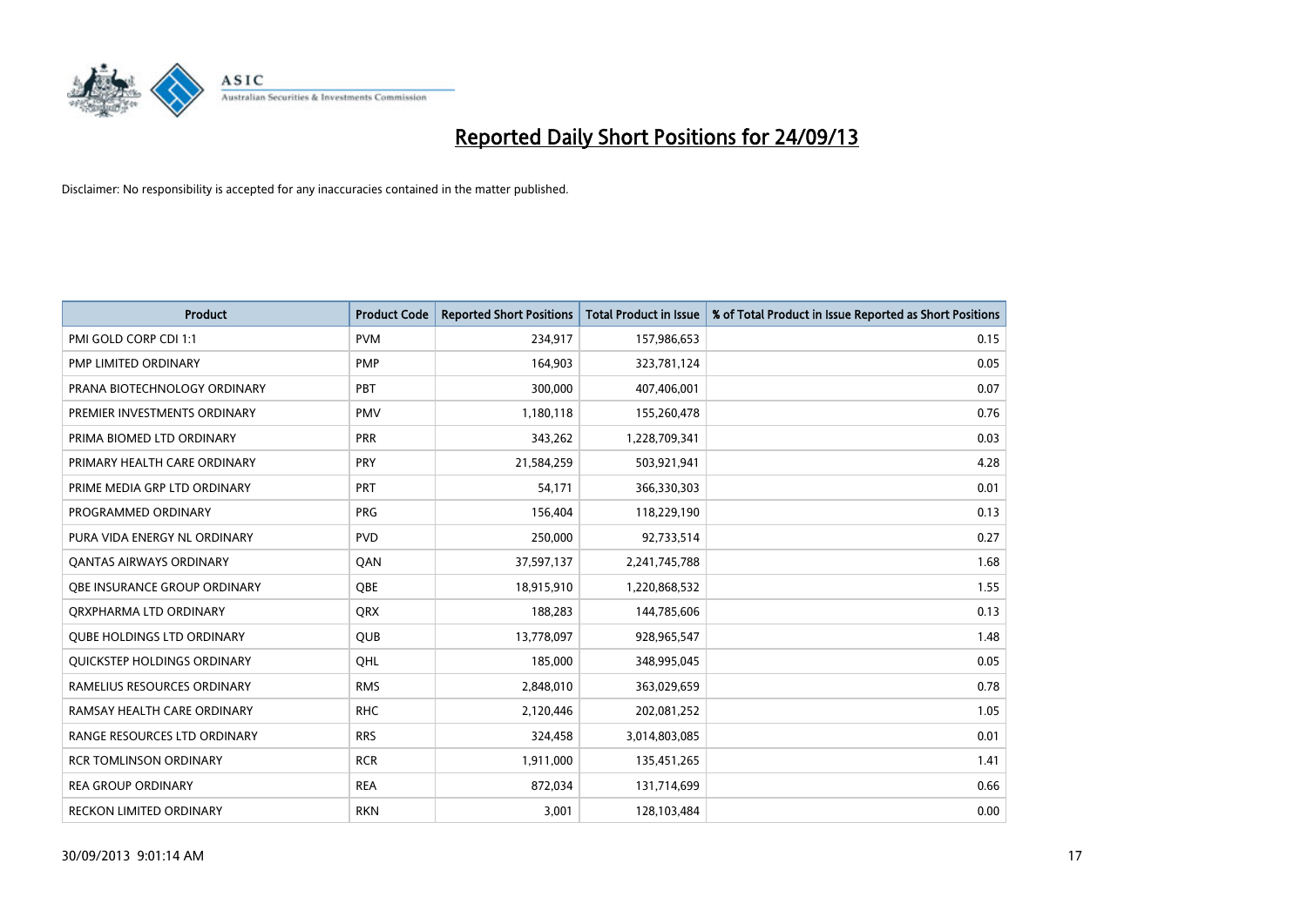

| <b>Product</b>                       | <b>Product Code</b> | <b>Reported Short Positions</b> | <b>Total Product in Issue</b> | % of Total Product in Issue Reported as Short Positions |
|--------------------------------------|---------------------|---------------------------------|-------------------------------|---------------------------------------------------------|
| <b>RED 5 LIMITED ORDINARY</b>        | <b>RED</b>          | 1,244,471                       | 155,788,008                   | 0.80                                                    |
| <b>RED FORK ENERGY ORDINARY</b>      | <b>RFE</b>          | 4,228,331                       | 499,551,719                   | 0.85                                                    |
| REDBANK ENERGY LTD ORDINARY          | AEJ                 | 13                              | 786,287                       | 0.00                                                    |
| REECE AUSTRALIA LTD. ORDINARY        | <b>REH</b>          | 443                             | 99,600,000                    | 0.00                                                    |
| <b>REED RESOURCES LTD ORDINARY</b>   | <b>RDR</b>          | 50,000                          | 521,897,064                   | 0.01                                                    |
| <b>REGIS RESOURCES ORDINARY</b>      | <b>RRL</b>          | 6,161,262                       | 477,963,824                   | 1.29                                                    |
| RESMED INC CDI 10:1                  | <b>RMD</b>          | 10,685,034                      | 1,420,542,770                 | 0.75                                                    |
| RESOLUTE MINING ORDINARY             | <b>RSG</b>          | 3,235,125                       | 640,994,224                   | 0.50                                                    |
| RESOURCE EQUIP LTD ORDINARY          | <b>ROL</b>          | 5,000                           | 249,065,471                   | 0.00                                                    |
| <b>RESOURCE GENERATION ORDINARY</b>  | <b>RES</b>          | 427,601                         | 332,234,604                   | 0.13                                                    |
| RETAIL FOOD GROUP ORDINARY           | <b>RFG</b>          | 3,085,237                       | 130,301,190                   | 2.37                                                    |
| <b>REX MINERALS LIMITED ORDINARY</b> | <b>RXM</b>          | 2,454,487                       | 188,907,284                   | 1.30                                                    |
| RHG LIMITED ORDINARY                 | <b>RHG</b>          | 1,085                           | 308,483,177                   | 0.00                                                    |
| <b>RIALTO ENERGY ORDINARY</b>        | <b>RIA</b>          | 41                              | 1,155,765,100                 | 0.00                                                    |
| <b>RIDLEY CORPORATION ORDINARY</b>   | <b>RIC</b>          | 385,585                         | 307,817,071                   | 0.13                                                    |
| RIO TINTO LIMITED ORDINARY           | <b>RIO</b>          | 6,316,298                       | 435,758,720                   | 1.45                                                    |
| ROBUST RESOURCES ORDINARY            | <b>ROL</b>          | 10,000                          | 102,830,646                   | 0.01                                                    |
| ROC OIL COMPANY ORDINARY             | <b>ROC</b>          | 1,317,175                       | 683,235,552                   | 0.19                                                    |
| SAI GLOBAL LIMITED ORDINARY          | SAI                 | 6,998,147                       | 209,694,571                   | 3.34                                                    |
| SALMAT LIMITED ORDINARY              | <b>SLM</b>          | 998                             | 159,812,799                   | 0.00                                                    |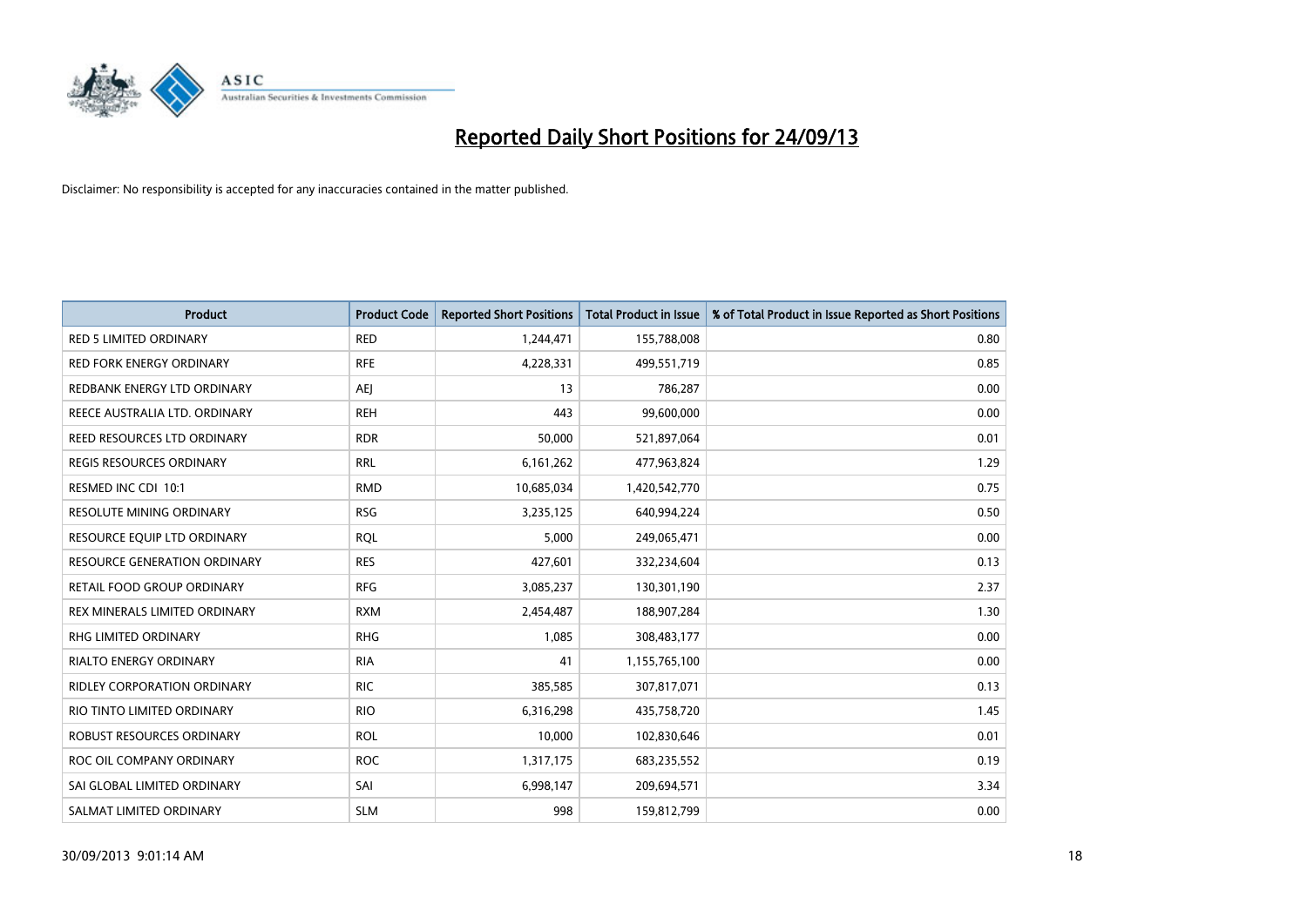

| <b>Product</b>                           | <b>Product Code</b> | <b>Reported Short Positions</b> | <b>Total Product in Issue</b> | % of Total Product in Issue Reported as Short Positions |
|------------------------------------------|---------------------|---------------------------------|-------------------------------|---------------------------------------------------------|
| SAMSON OIL & GAS LTD ORDINARY            | <b>SSN</b>          | 2,082,000                       | 2,547,617,329                 | 0.08                                                    |
| SANDFIRE RESOURCES ORDINARY              | <b>SFR</b>          | 3,942,597                       | 155,640,968                   | 2.53                                                    |
| <b>SANTOS LTD ORDINARY</b>               | <b>STO</b>          | 6,609,447                       | 965,690,469                   | 0.68                                                    |
| SARACEN MINERAL ORDINARY                 | <b>SAR</b>          | 7,193,810                       | 595,263,186                   | 1.21                                                    |
| SCA PROPERTY GROUP STAPLED SECURITIES    | SCP                 | 34,945,742                      | 642,417,140                   | 5.44                                                    |
| SEDGMAN LIMITED ORDINARY                 | <b>SDM</b>          | 347,457                         | 223,224,636                   | 0.16                                                    |
| SEEK LIMITED ORDINARY                    | <b>SEK</b>          | 16,678,504                      | 339,014,316                   | 4.92                                                    |
| SELECT HARVESTS ORDINARY                 | <b>SHV</b>          | 217,576                         | 57,462,851                    | 0.38                                                    |
| SENEX ENERGY LIMITED ORDINARY            | SXY                 | 6,290,463                       | 1,142,010,350                 | 0.55                                                    |
| SERVICE STREAM ORDINARY                  | SSM                 | 100                             | 283,418,867                   | 0.00                                                    |
| SEVEN GROUP HOLDINGS ORDINARY            | <b>SVW</b>          | 4,883,900                       | 308,160,281                   | 1.58                                                    |
| SEVEN WEST MEDIA LTD ORDINARY            | <b>SWM</b>          | 5,745,189                       | 999,160,872                   | 0.58                                                    |
| SIGMA PHARMACEUTICAL ORDINARY            | <b>SIP</b>          | 3,015,315                       | 1,126,618,419                 | 0.27                                                    |
| SIHAYO GOLD LIMITED ORDINARY             | SIH                 | 1                               | 844,832,293                   | 0.00                                                    |
| SILEX SYSTEMS ORDINARY                   | <b>SLX</b>          | 2,600,526                       | 170,249,150                   | 1.53                                                    |
| SILVER CHEF LIMITED ORDINARY             | SIV                 | 77,893                          | 28,819,977                    | 0.27                                                    |
| SILVER LAKE RESOURCE ORDINARY            | <b>SLR</b>          | 11,548,501                      | 434,988,914                   | 2.65                                                    |
| SIMS METAL MGMT LTD ORDINARY             | SGM                 | 8,794,301                       | 204,335,628                   | 4.30                                                    |
| SINGAPORE TELECOMM. CHESS DEPOSITARY INT | SGT                 | 684,635                         | 169,358,656                   | 0.40                                                    |
| SIRIUS RESOURCES NL ORDINARY             | <b>SIR</b>          | 4,402,685                       | 227,020,167                   | 1.94                                                    |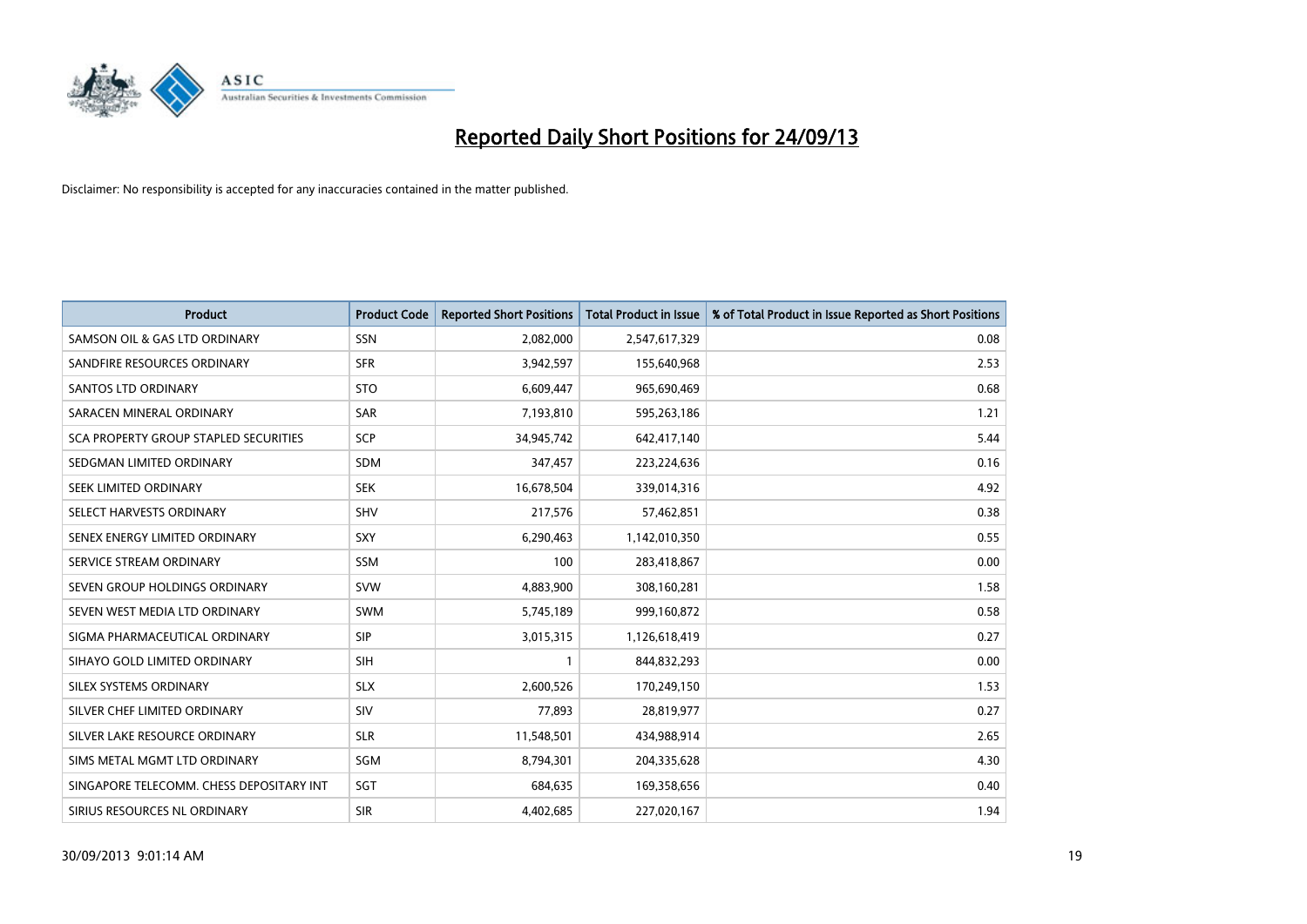

| <b>Product</b>                           | <b>Product Code</b> | <b>Reported Short Positions</b> | <b>Total Product in Issue</b> | % of Total Product in Issue Reported as Short Positions |
|------------------------------------------|---------------------|---------------------------------|-------------------------------|---------------------------------------------------------|
| SIRTEX MEDICAL ORDINARY                  | <b>SRX</b>          | 331,724                         | 56,079,887                    | 0.59                                                    |
| SKILLED GROUP LTD ORDINARY               | <b>SKE</b>          | 5,423,999                       | 233,533,526                   | 2.32                                                    |
| <b>SKY NETWORK ORDINARY</b>              | <b>SKT</b>          | 832,901                         | 389,139,785                   | 0.21                                                    |
| SKYCITY ENT GRP LTD ORDINARY             | <b>SKC</b>          | 737,075                         | 576,958,340                   | 0.13                                                    |
| <b>SLATER &amp; GORDON ORDINARY</b>      | SGH                 | 420,266                         | 196,809,265                   | 0.21                                                    |
| SMS MANAGEMENT, ORDINARY                 | <b>SMX</b>          | 1,877,101                       | 70,099,763                    | 2.68                                                    |
| SONIC HEALTHCARE ORDINARY                | <b>SHL</b>          | 5,510,973                       | 400,152,056                   | 1.38                                                    |
| SOUL PATTINSON (W.H) ORDINARY            | SOL                 | 96,783                          | 239,395,320                   | 0.04                                                    |
| SOUTH BOULDER MINES ORDINARY             | <b>STB</b>          | $\mathbf{1}$                    | 127,952,826                   | 0.00                                                    |
| SP AUSNET STAPLED SECURITIES             | <b>SPN</b>          | 33,711,819                      | 3,376,325,523                 | 1.00                                                    |
| SPARK INFRASTRUCTURE STAPLED NOTE & UNIT | SKI                 | 44,118,588                      | 1,326,734,264                 | 3.33                                                    |
| SPDR 200 FUND ETF UNITS                  | <b>STW</b>          | 84,608                          | 44,278,688                    | 0.19                                                    |
| SPECIALTY FASHION ORDINARY               | <b>SFH</b>          | 110,001                         | 192,236,121                   | 0.06                                                    |
| ST BARBARA LIMITED ORDINARY              | SBM                 | 6,296,363                       | 488,074,077                   | 1.29                                                    |
| STARPHARMA HOLDINGS ORDINARY             | SPL                 | 16,730,123                      | 283,964,948                   | 5.89                                                    |
| STEADFAST GROUP LTD ORDINARY             | SDF                 | 200,325                         | 500,873,408                   | 0.04                                                    |
| STHN CROSS MEDIA ORDINARY                | SXL                 | 8,285,323                       | 705,099,800                   | 1.18                                                    |
| STOCKLAND UNITS/ORD STAPLED              | SGP                 | 15,291,619                      | 2,305,750,747                 | 0.66                                                    |
| STRAITS RES LTD. ORDINARY                | <b>SRO</b>          | 31,522                          | 1,164,150,159                 | 0.00                                                    |
| STW COMMUNICATIONS ORDINARY              | SGN                 | 3,932,995                       | 403,828,512                   | 0.97                                                    |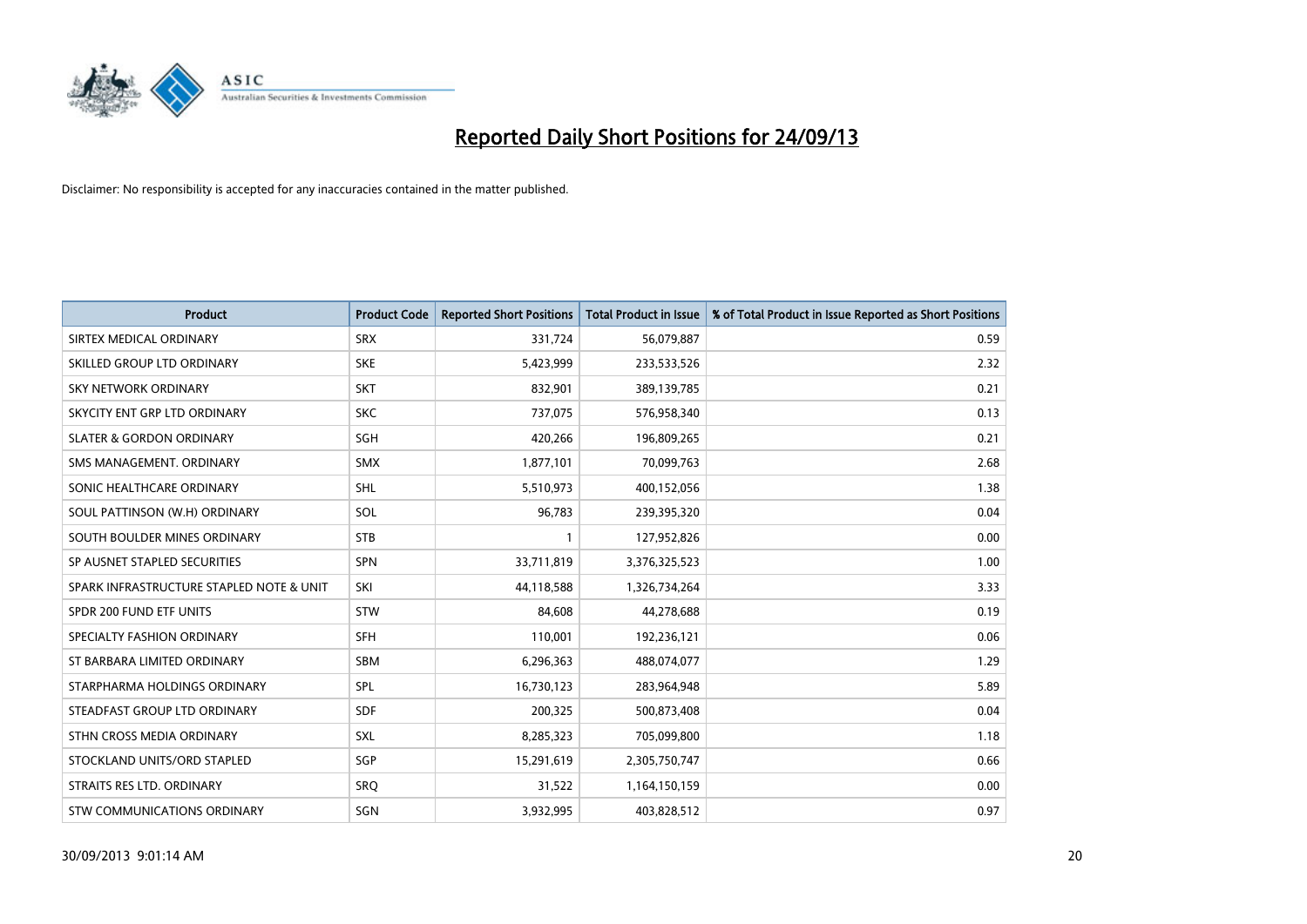

| <b>Product</b>                   | <b>Product Code</b> | <b>Reported Short Positions</b> | <b>Total Product in Issue</b> | % of Total Product in Issue Reported as Short Positions |
|----------------------------------|---------------------|---------------------------------|-------------------------------|---------------------------------------------------------|
| SUNCORP GROUP LTD ORDINARY       | <b>SUN</b>          | 4,160,313                       | 1,286,600,980                 | 0.32                                                    |
| SUNDANCE ENERGY ORDINARY         | <b>SEA</b>          | 184,532                         | 462,611,982                   | 0.04                                                    |
| SUNDANCE RESOURCES ORDINARY      | SDL                 | 47,470,206                      | 3,072,110,985                 | 1.55                                                    |
| SUNLAND GROUP LTD ORDINARY       | <b>SDG</b>          | 43,027                          | 181,710,087                   | 0.02                                                    |
| SUPER RET REP LTD ORDINARY       | SUL                 | 1,464,255                       | 196,731,620                   | 0.74                                                    |
| SYD AIRPORT STAPLED US PROHIBIT. | SYD                 | 23,395,651                      | 2,127,016,982                 | 1.10                                                    |
| SYRAH RESOURCES ORDINARY         | <b>SYR</b>          | 2,323,554                       | 147,867,623                   | 1.57                                                    |
| TABCORP HOLDINGS LTD ORDINARY    | <b>TAH</b>          | 22,634,282                      | 744,885,690                   | 3.04                                                    |
| <b>TANAMI GOLD NL ORDINARY</b>   | <b>TAM</b>          | 41                              | 587,548,523                   | 0.00                                                    |
| TAP OIL LIMITED ORDINARY         | <b>TAP</b>          | 88,609                          | 241,608,606                   | 0.04                                                    |
| TASSAL GROUP LIMITED ORDINARY    | <b>TGR</b>          | 371,802                         | 146,507,029                   | 0.25                                                    |
| <b>TATTS GROUP LTD ORDINARY</b>  | <b>TTS</b>          | 11,491,277                      | 1,402,714,027                 | 0.82                                                    |
| TELECOM CORPORATION ORDINARY     | <b>TEL</b>          | 4,679,635                       | 1,817,238,564                 | 0.26                                                    |
| TELSTRA CORPORATION, ORDINARY    | <b>TLS</b>          | 20,676,961                      | 12,443,074,357                | 0.17                                                    |
| TEN NETWORK HOLDINGS ORDINARY    | <b>TEN</b>          | 136,082,113                     | 2,586,970,845                 | 5.26                                                    |
| TERANGA GOLD CORP CDI 1:1        | <b>TGZ</b>          | 945,407                         | 174,196,016                   | 0.54                                                    |
| THE REJECT SHOP ORDINARY         | <b>TRS</b>          | 1,809,132                       | 28,826,248                    | 6.28                                                    |
| THORN GROUP LIMITED ORDINARY     | <b>TGA</b>          | 60,876                          | 148,897,155                   | 0.04                                                    |
| <b>TIGER RESOURCES ORDINARY</b>  | <b>TGS</b>          | 2,163,845                       | 674,770,269                   | 0.32                                                    |
| TOLL HOLDINGS LTD ORDINARY       | <b>TOL</b>          | 27,671,670                      | 717,133,875                   | 3.86                                                    |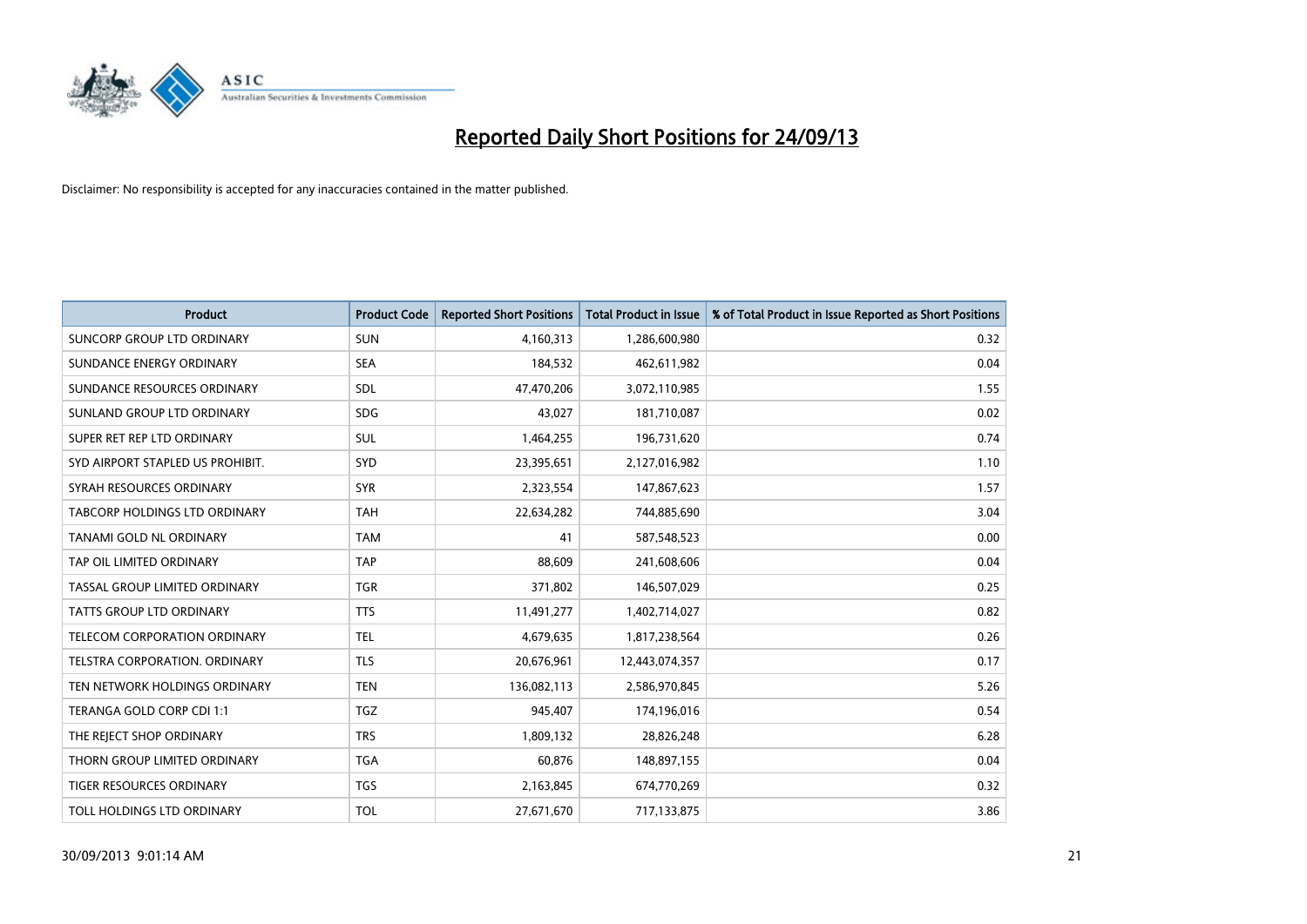

| <b>Product</b>                        | <b>Product Code</b> | <b>Reported Short Positions</b> | <b>Total Product in Issue</b> | % of Total Product in Issue Reported as Short Positions |
|---------------------------------------|---------------------|---------------------------------|-------------------------------|---------------------------------------------------------|
| <b>TORO ENERGY LIMITED ORDINARY</b>   | <b>TOE</b>          | 150,001                         | 1,041,936,676                 | 0.01                                                    |
| TOX FREE SOLUTIONS ORDINARY           | <b>TOX</b>          | 1,162,460                       | 132,519,859                   | 0.88                                                    |
| TPG TELECOM LIMITED ORDINARY          | <b>TPM</b>          | 1,697,356                       | 793,808,141                   | 0.21                                                    |
| TRADE ME GROUP ORDINARY               | <b>TME</b>          | 360,243                         | 396,017,568                   | 0.09                                                    |
| <b>TRANSFIELD SERVICES ORDINARY</b>   | <b>TSE</b>          | 50,979,900                      | 512,457,716                   | 9.95                                                    |
| TRANSPACIFIC INDUST, ORDINARY         | <b>TPI</b>          | 17,606,244                      | 1,578,563,490                 | 1.12                                                    |
| TRANSURBAN GROUP TRIPLE STAPLED SEC.  | <b>TCL</b>          | 5,554,620                       | 1,485,500,376                 | 0.37                                                    |
| TREASURY GROUP ORDINARY               | <b>TRG</b>          | 26,606                          | 23,070,755                    | 0.12                                                    |
| TREASURY WINE ESTATE ORDINARY         | <b>TWE</b>          | 20,035,368                      | 647,227,144                   | 3.10                                                    |
| TROY RESOURCES LTD ORDINARY           | <b>TRY</b>          | 1,166,913                       | 167,730,292                   | 0.70                                                    |
| TWENTY-FIRST FOX INC A NON-VOTING CDI | <b>FOXLV</b>        | 1,271,954                       | 1,616,729,103                 | 0.08                                                    |
| TWENTY-FIRST FOX INC B VOTING CDI     | <b>FOX</b>          | 124,393                         | 1,112,242,654                 | 0.01                                                    |
| UGL LIMITED ORDINARY                  | UGL                 | 21,333,164                      | 166,511,240                   | 12.81                                                   |
| UNILIFE CORPORATION CDI 6:1           | <b>UNS</b>          | 674                             | 275,763,432                   | 0.00                                                    |
| UXC LIMITED ORDINARY                  | <b>UXC</b>          | 85,610                          | 308,906,770                   | 0.03                                                    |
| VENTURE MINERALS ORDINARY             | <b>VMS</b>          | 193,000                         | 287,320,170                   | 0.07                                                    |
| VILLA WORLD LTD. ORDINARY             | <b>VLW</b>          | 17,326                          | 73,538,863                    | 0.02                                                    |
| VILLAGE ROADSHOW LTD ORDINARY         | <b>VRL</b>          | 274,855                         | 159,486,203                   | 0.17                                                    |
| <b>VIRGIN AUS HLDG LTD ORDINARY</b>   | <b>VAH</b>          | 162,143,551                     | 2,589,840,317                 | 6.26                                                    |
| VIRTUS HEALTH LTD ORDINARY            | <b>VRT</b>          | 134,742                         | 79,536,601                    | 0.17                                                    |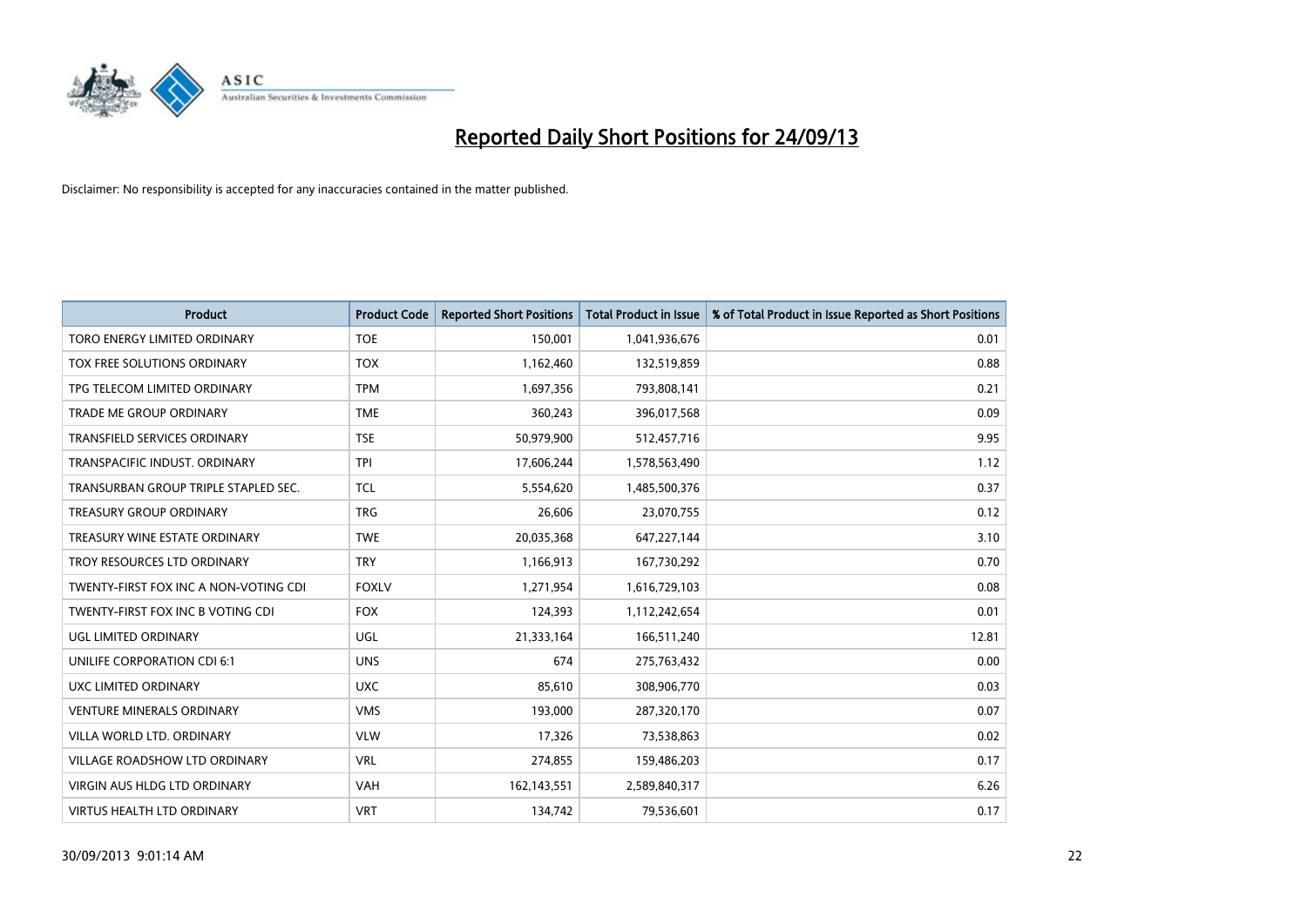

| <b>Product</b>                         | <b>Product Code</b> | <b>Reported Short Positions</b> | <b>Total Product in Issue</b> | % of Total Product in Issue Reported as Short Positions |
|----------------------------------------|---------------------|---------------------------------|-------------------------------|---------------------------------------------------------|
| VISION EYE INSTITUTE ORDINARY          | <b>VEI</b>          | 274,625                         | 160,284,112                   | 0.17                                                    |
| <b>WATPAC LIMITED ORDINARY</b>         | <b>WTP</b>          | 44,077                          | 184,332,526                   | 0.02                                                    |
| WEBJET LIMITED ORDINARY                | <b>WEB</b>          | 2,670,151                       | 79,397,959                    | 3.36                                                    |
| <b>WESFARMERS LIMITED ORDINARY</b>     | <b>WES</b>          | 29,517,274                      | 1,006,677,196                 | 2.93                                                    |
| WESFARMERS LIMITED PARTIALLY PROTECTED | <b>WESN</b>         | 197,294                         | 150,516,402                   | 0.13                                                    |
| WESTERN AREAS LTD ORDINARY             | <b>WSA</b>          | 21,057,655                      | 196,843,803                   | 10.70                                                   |
| WESTERN DESERT RES. ORDINARY           | <b>WDR</b>          | 2,404,646                       | 392,768,317                   | 0.61                                                    |
| WESTFIELD GROUP ORD/UNIT STAPLED SEC   | <b>WDC</b>          | 9,506,309                       | 2,168,299,076                 | 0.44                                                    |
| WESTFIELD RETAIL TST UNIT STAPLED      | <b>WRT</b>          | 11,039,989                      | 2,995,945,800                 | 0.37                                                    |
| <b>WESTPAC BANKING CORP ORDINARY</b>   | <b>WBC</b>          | 24,195,407                      | 3,103,729,084                 | 0.78                                                    |
| WHITE ENERGY COMPANY ORDINARY          | <b>WEC</b>          | 34,643                          | 322,974,494                   | 0.01                                                    |
| WHITEHAVEN COAL ORDINARY               | <b>WHC</b>          | 78,117,718                      | 1,025,692,710                 | 7.62                                                    |
| WIDE BAY AUST LTD ORDINARY             | <b>WBB</b>          | 6,393                           | 36,238,600                    | 0.02                                                    |
| WINDIMURRA VANADIUM ORDINARY           | <b>WVL</b>          | 20,461                          | 19,284,366                    | 0.11                                                    |
| WOODSIDE PETROLEUM ORDINARY            | <b>WPL</b>          | 3,317,149                       | 823,910,657                   | 0.40                                                    |
| WOOLWORTHS LIMITED ORDINARY            | <b>WOW</b>          | 5,390,890                       | 1,251,112,504                 | 0.43                                                    |
| <b>WORLEYPARSONS LTD ORDINARY</b>      | <b>WOR</b>          | 3,843,633                       | 243,480,720                   | 1.58                                                    |
| WOTIF.COM HOLDINGS ORDINARY            | <b>WTF</b>          | 19,154,284                      | 211,736,244                   | 9.05                                                    |
| YANCOAL AUST LTD CVR SHARES            | <b>YALN</b>         | 5,589                           | 87,645,184                    | 0.01                                                    |
| YANCOAL AUST LTD ORDINARY              | YAL                 | 91,412                          | 994,216,659                   | 0.01                                                    |